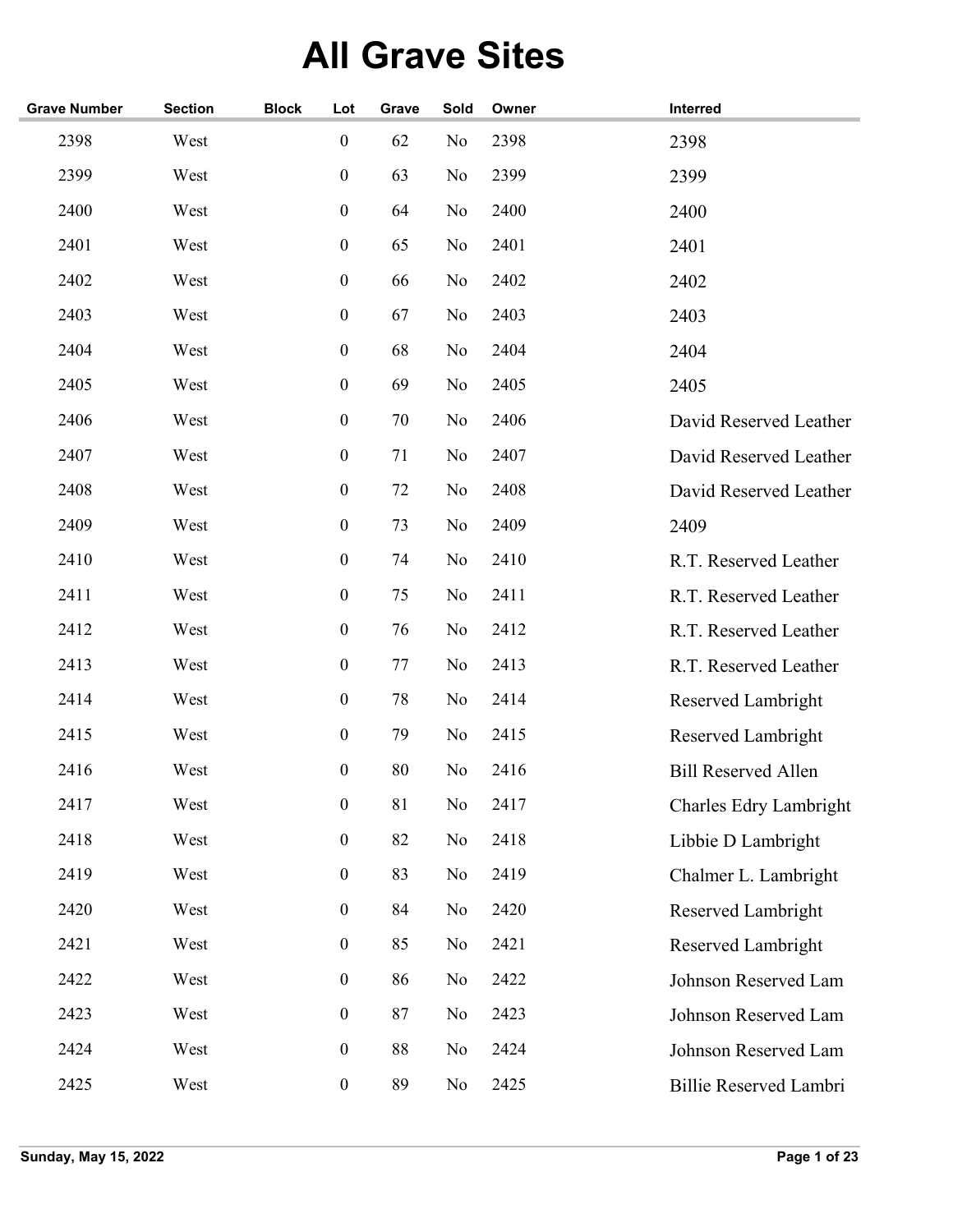| <b>Grave Number</b> | <b>Section</b> | <b>Block</b> | Lot              | Grave                   | Sold | Owner | Interred                   |
|---------------------|----------------|--------------|------------------|-------------------------|------|-------|----------------------------|
| 2426                | West           |              | $\boldsymbol{0}$ | 90                      | No   | 2426  | Linda Reserved Hitt        |
| 2427                | West           |              | $\boldsymbol{0}$ | 91                      | No   | 2427  | <b>Ricky Reserved Hitt</b> |
| 2428                | West           |              | $\boldsymbol{0}$ | 92                      | No   | 2428  | Momie Reserved Box         |
| 2429                | West           |              | $\boldsymbol{0}$ | 93                      | No   | 2429  | Benny Reserved Box         |
| 2430                | West           |              | $\boldsymbol{0}$ | 94                      | No   | 2430  | <b>Benny Reserved Box</b>  |
| 2431                | West           |              | $\boldsymbol{0}$ | 95                      | No   | 2431  | <b>Benny Reserved Box</b>  |
| 2432                | West           |              | $\mathbf{1}$     | $\mathbf{1}$            | No   | 2432  | 2432                       |
| 2433                | West           |              | $\mathbf{1}$     | $\overline{2}$          | No   | 2433  | Betty Jo Schultz           |
| 2434                | West           |              | $\mathbf{1}$     | 3                       | No   | 2434  | Delia Schultz              |
| 2435                | West           |              | $\mathbf{1}$     | $\overline{\mathbf{4}}$ | No   | 2435  | Lindsey Mae Schultz        |
| 2436                | West           |              | $\mathbf{1}$     | 5                       | No   | 2436  | Anita Schultz              |
| 2437                | West           |              | $\mathbf{1}$     | $\sqrt{6}$              | No   | 2437  | Linsey Mae Schultz         |
| 2438                | West           |              | $\mathbf{1}$     | $\tau$                  | No   | 2438  | Gary Reserved Schultz      |
| 2439                | West           |              | $\mathbf{1}$     | 8                       | No   | 2439  | Gary Reserved Schultz      |
| 2440                | West           |              | $\mathbf{1}$     | 9                       | No   | 2440  | Joe Reserved Chaffin       |
| 2441                | West           |              | $\mathbf{1}$     | 10                      | No   | 2441  | Judy Reserved Chaffin      |
| 2442                | West           |              | $\mathbf{1}$     | 11                      | No   | 2442  | 2442                       |
| 2443                | West           |              | $\mathbf{1}$     | 12                      | No   | 2443  | 2443                       |
| 2444                | West           |              | $\mathbf{1}$     | 13                      | No   | 2444  | 2444                       |
| 2445                | West           |              | $\mathbf{1}$     | 14                      | No   | 2445  | 2445                       |
| 2446                | West           |              | $\mathbf{1}$     | 15                      | No   | 2446  | 2446                       |
| 2447                | West           |              | $\mathbf{1}$     | 16                      | No   | 2447  | 2447                       |
| 2448                | West           |              | $\mathbf{1}$     | 17                      | No   | 2448  | Kathy Reserved Smith       |
| 2449                | West           |              | $\mathbf{1}$     | 18                      | No   | 2449  | K. Randell Reserved S      |
| 2450                | West           |              | $\mathbf{1}$     | 19                      | No   | 2450  | Sandra Reserved Richar     |
| 2451                | West           |              | $\mathbf{1}$     | 20                      | No   | 2451  | Barbara Huff Reserved      |
| 2452                | West           |              | $\mathbf{1}$     | 21                      | No   | 2452  | Lester F. Sawer            |
| 2453                | West           |              | $\mathbf{1}$     | 22                      | No   | 2453  | Linda Danneim Lee          |
| 2454                | West           |              | $\mathbf{1}$     | 23                      | No   | 2454  | Annie O. Cavender          |
| 2455                | West           |              | $\mathbf{1}$     | 24                      | No   | 2455  | Jefferson Haltom           |
| 2456                | West           |              | $\mathbf{1}$     | 25                      | No   | 2456  | 2456                       |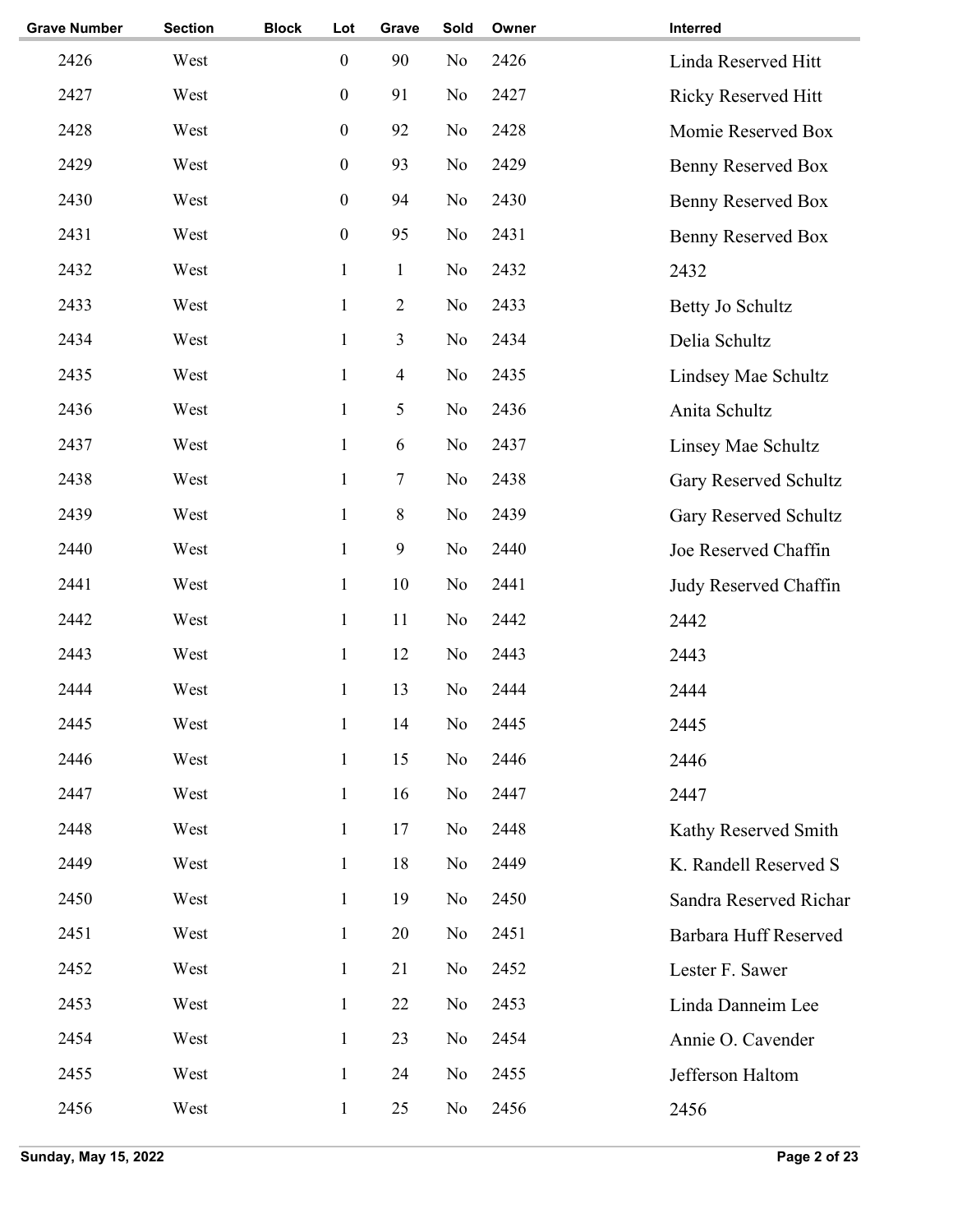| <b>Grave Number</b> | <b>Section</b> | <b>Block</b> | Lot          | Grave | Sold     | Owner | Interred                     |
|---------------------|----------------|--------------|--------------|-------|----------|-------|------------------------------|
| 2457                | West           |              | $\mathbf{1}$ | 26    | No       | 2457  | Reserved Shumaker            |
| 2458                | West           |              | $\mathbf{1}$ | 27    | No       | 2458  | Fredrick L. Shumaker         |
| 2459                | West           |              | $\mathbf{1}$ | 28    | No       | 2459  | Jean C. Shumaker             |
| 2460                | West           |              | $\mathbf{1}$ | 29    | No       | 2460  | Sara L. Roberson             |
| 2461                | West           |              | $\mathbf{1}$ | 30    | No       | 2461  | John Roberson                |
| 2462                | West           |              | $\mathbf{1}$ | 31    | No       | 2462  | John Reserved Roberso        |
| 2463                | West           |              | $\mathbf{1}$ | 32    | No       | 2463  | John Reserved Roberso        |
| 2464                | West           |              | $\mathbf{1}$ | 33    | No       | 2464  | John Reserved Roberso        |
| 2465                | West           |              | $\mathbf{1}$ | 34    | No       | 2465  | 2465                         |
| 2466                | West           |              | $\mathbf{1}$ | 35    | No       | 2466  | 2466                         |
| 2467                | West           |              | $\mathbf{1}$ | 36    | No       | 2467  | 2467                         |
| 2468                | West           |              | $\mathbf{1}$ | 37    | No       | 2468  | 2468                         |
| 2469                | West           |              | $\mathbf{1}$ | 38    | No       | 2469  | 2469                         |
| 2470                | West           |              | $\mathbf{1}$ | 39    | No       | 2470  | 2470                         |
| 2471                | West           |              | $\mathbf{1}$ | 40    | No       | 2471  | 2471                         |
| 2472                | West           |              | $\mathbf{1}$ | 41    | No       | 2472  | 2472                         |
| 2473                | West           |              | $\mathbf{1}$ | 42    | No       | 2473  | 2473                         |
| 2474                | West           |              | $\mathbf{1}$ | 43    | No       | 2474  | 2474                         |
| 2475                | West           |              | $\mathbf{1}$ | 44    | No       | 2475  | 2475                         |
| 2476                | West           |              | $\mathbf{1}$ | 45    | $\rm No$ | 2476  | 2476                         |
| 2477                | West           |              | $\mathbf{1}$ | 46    | No       | 2477  | 2477                         |
| 2478                | West           |              | $\mathbf{1}$ | 47    | No       | 2478  | 2478                         |
| 2479                | West           |              | $\mathbf{1}$ | 48    | No       | 2479  | 2479                         |
| 2480                | West           |              | $\mathbf{1}$ | 49    | No       | 2480  | 2480                         |
| 2481                | West           |              | $\mathbf{1}$ | 50    | No       | 2481  | 2481                         |
| 2482                | West           |              | $\mathbf{1}$ | 51    | No       | 2482  | <b>Suzanne Martin Reserv</b> |
| 2483                | West           |              | $\mathbf{1}$ | 52    | No       | 2483  | Phillip Hardy Reserved       |
| 2484                | West           |              | $\mathbf{1}$ | 53    | No       | 2484  | 2484                         |
| 2485                | West           |              | $\mathbf{1}$ | 54    | No       | 2485  | Aubry (Bud) Denman           |
| 2486                | West           |              | $\mathbf{1}$ | 55    | No       | 2486  | Loye Denman                  |
| 2487                | West           |              | $\mathbf{1}$ | 56    | No       | 2487  | Mary B. Hall                 |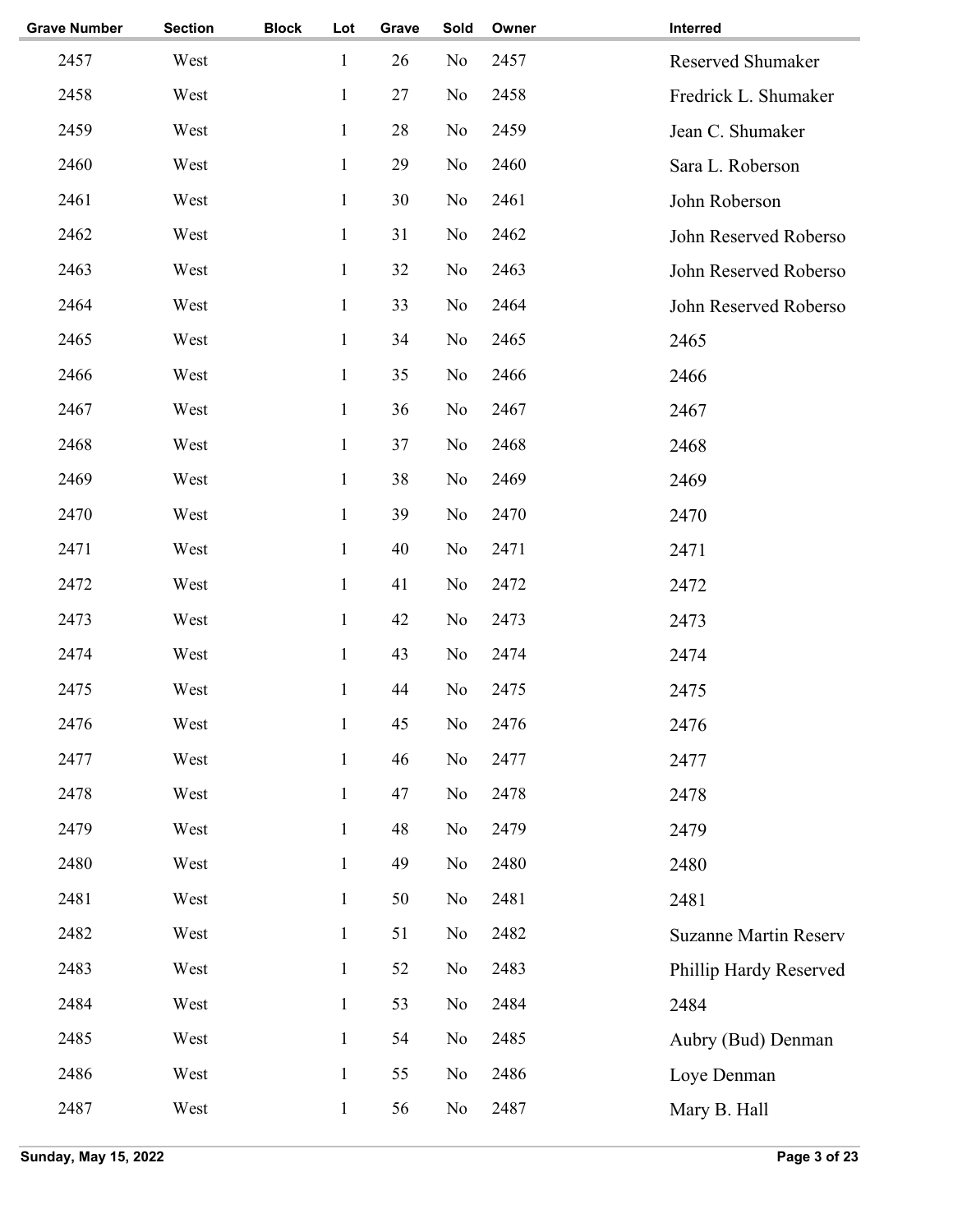| <b>Grave Number</b> | <b>Section</b> | <b>Block</b> | Lot          | Grave | Sold           | Owner | Interred                     |
|---------------------|----------------|--------------|--------------|-------|----------------|-------|------------------------------|
| 2488                | West           |              | $\mathbf{1}$ | 57    | No             | 2488  | <b>Bessie Mae Brown</b>      |
| 2489                | West           |              | $\mathbf{1}$ | 58    | No             | 2489  | James Alford Brown           |
| 2490                | West           |              | $\mathbf{1}$ | 59    | No             | 2490  | Edna A. Garrison Leath       |
| 2491                | West           |              | $\mathbf{1}$ | 60    | No             | 2491  | Dennie E., Jr. Leatherw      |
| 2492                | West           |              | $\mathbf{1}$ | 61    | No             | 2492  | Michael Edward Leathe        |
| 2493                | West           |              | $\mathbf{1}$ | 62    | No             | 2493  | Corlon Wells Reserved        |
| 2494                | West           |              | $\mathbf{1}$ | 63    | No             | 2494  | Donna Reserved Baker         |
| 2495                | West           |              | $\mathbf{1}$ | 64    | No             | 2495  | Hugh Reserved Baker          |
| 2496                | West           |              | $\mathbf{1}$ | 65    | No             | 2496  | Reserved LAC                 |
| 2497                | West           |              | $\mathbf{1}$ | 66    | No             | 2497  | Reserved LAC                 |
| 2498                | West           |              | $\mathbf{1}$ | 67    | No             | 2498  | Reserved LAC                 |
| 2499                | West           |              | $\mathbf{1}$ | 68    | No             | 2499  | Reserved LAC                 |
| 2500                | West           |              | $\mathbf{1}$ | 69    | No             | 2500  | Lori Allen Reserved Cu       |
| 2501                | West           |              | $\mathbf{1}$ | 70    | No             | 2501  | Eloise Resevved Allen        |
| 2502                | West           |              | $\mathbf{1}$ | 71    | No             | 2502  | Billy G. Allen               |
| 2503                | West           |              | $\mathbf{1}$ | 72    | No             | 2503  | 2503                         |
| 2504                | West           |              | 1            | 73    | No             | 2504  | <b>Charles Reserved Craw</b> |
| 2505                | West           |              | $\mathbf{1}$ | 74    | No             | 2505  | <b>Charles Reserved Craw</b> |
| 2506                | West           |              | $\mathbf{1}$ | 75    | No             | 2506  | <b>Charles Reserved Craw</b> |
| 2507                | West           |              | $\mathbf{1}$ | 76    | No             | 2507  | <b>Charles Reserved Craw</b> |
| 2508                | West           |              | $\mathbf{1}$ | 77    | No             | 2508  | Calvin Reserved Nichol       |
| 2509                | West           |              | $\mathbf{1}$ | 78    | No             | 2509  | Calvin Reserved Nichol       |
| 2510                | West           |              | $\mathbf{1}$ | 79    | No             | 2510  | Calvin Reserved Nichol       |
| 2511                | West           |              | $\mathbf{1}$ | 80    | No             | 2511  | Calvin Nicholson             |
| 2512                | West           |              | $\mathbf{1}$ | 81    | No             | 2512  | 2512                         |
| 2513                | West           |              | $\mathbf{1}$ | 82    | No             | 2513  | 2513                         |
| 2514                | West           |              | $\mathbf{1}$ | 83    | No             | 2514  | 2514                         |
| 2515                | West           |              | $\mathbf{1}$ | 84    | No             | 2515  | 2515                         |
| 2516                | West           |              | $\mathbf{1}$ | 85    | No             | 2516  | Don Larry Salmon             |
| 2517                | West           |              | $\mathbf{1}$ | 86    | N <sub>o</sub> | 2517  | Dan Garry Salmon             |
| 2518                | West           |              | $\mathbf{1}$ | 87    | N <sub>0</sub> | 2518  | Reserved Salmon              |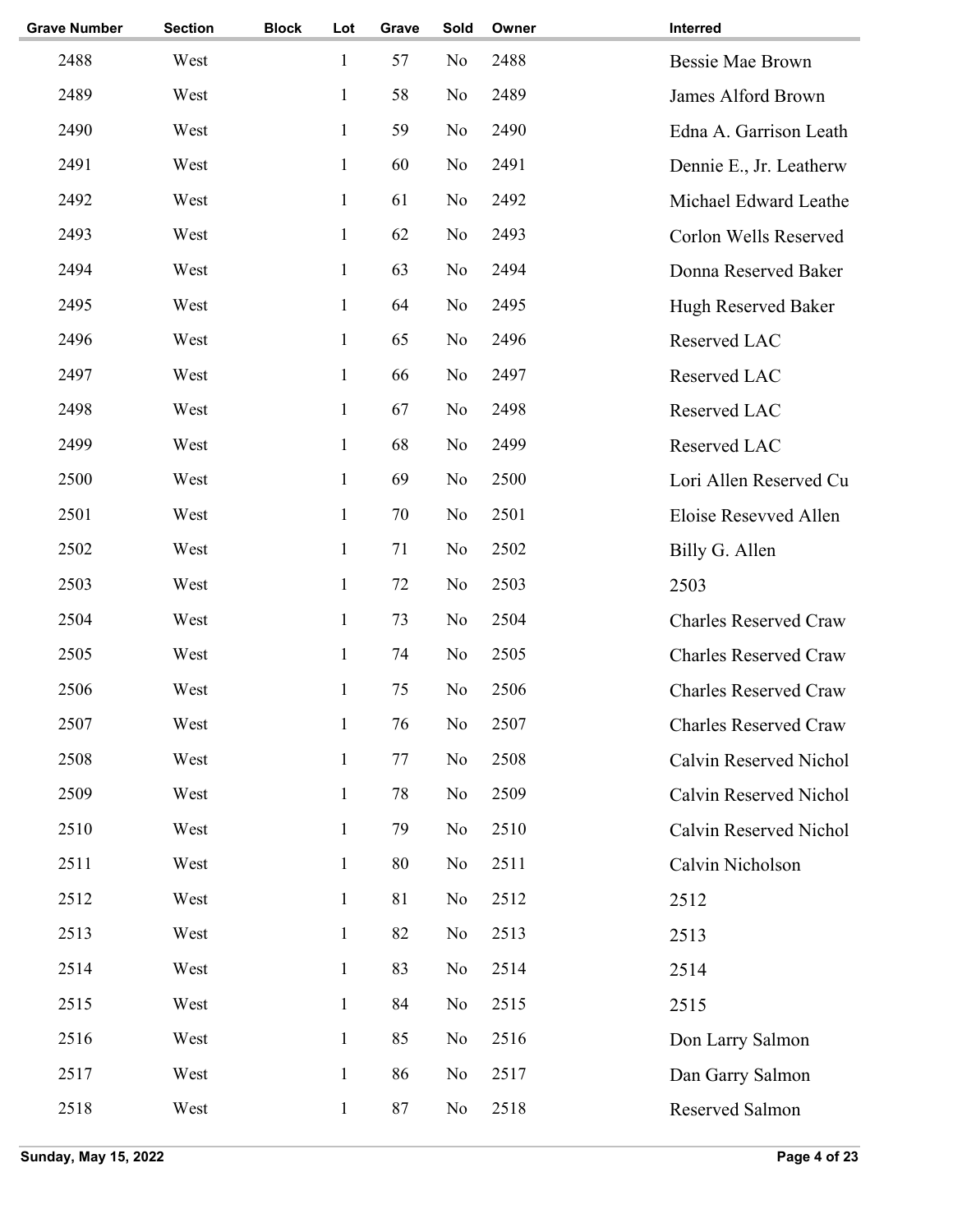| <b>Grave Number</b> | <b>Section</b> | <b>Block</b> | Lot            | Grave          | Sold | Owner | Interred                     |
|---------------------|----------------|--------------|----------------|----------------|------|-------|------------------------------|
| 2519                | West           |              | $\mathbf{1}$   | 88             | No   | 2519  | Reserved Salmon              |
| 2520                | West           |              | $\mathbf{1}$   | 89             | No   | 2520  | 2520                         |
| 2521                | West           |              | $\mathbf{1}$   | 90             | No   | 2521  | 2521                         |
| 2522                | West           |              | $\mathbf{1}$   | 91             | No   | 2522  | 2522                         |
| 2523                | West           |              | $\mathbf{1}$   | 92             | No   | 2523  | Jeanete Rice                 |
| 2524                | West           |              | $\mathbf{1}$   | 93             | No   | 2524  | T. Larry Rice                |
| 2525                | West           |              | $\mathbf{1}$   | 94             | No   | 2525  | <b>Reserved Rice</b>         |
| 2526                | West           |              | $\mathbf{1}$   | 95             | No   | 2526  | 2526                         |
| 2527                | West           |              | $\overline{2}$ | $\mathbf{1}$   | No   | 2527  | <b>Susan Reserved Schulz</b> |
| 2528                | West           |              | $\overline{2}$ | $\overline{2}$ | No   | 2528  | <b>Susan Reserved Schulz</b> |
| 2529                | West           |              | $\overline{2}$ | 3              | No   | 2529  | <b>Susan Reserved Schulz</b> |
| 2530                | West           |              | $\overline{2}$ | $\overline{4}$ | No   | 2530  | <b>Susan Reserved Schulz</b> |
| 2531                | West           |              | $\overline{2}$ | 5              | No   | 2531  | Deena Reserved Schulz        |
| 2532                | West           |              | $\overline{2}$ | 6              | No   | 2532  | Deena Reserved Schulz        |
| 2533                | West           |              | $\overline{2}$ | 7              | No   | 2533  | Deena Reserved Schulz        |
| 2534                | West           |              | $\overline{2}$ | 8              | No   | 2534  | Deena Reserved Schulz        |
| 2535                | West           |              | $\overline{2}$ | 9              | No   | 2535  | 2535                         |
| 2536                | West           |              | $\overline{2}$ | 10             | No   | 2536  | Oscar C. Hallett             |
| 2537                | West           |              | $\overline{c}$ | 11             | No   | 2537  | 2537                         |
| 2538                | West           |              | $\sqrt{2}$     | 12             | No   | 2538  | Barbara Reserved Daln        |
| 2539                | West           |              | $\overline{2}$ | 13             | No   | 2539  | 2539                         |
| 2540                | West           |              | $\overline{2}$ | 14             | No   | 2540  | 2540                         |
| 2541                | West           |              | $\overline{2}$ | 15             | No   | 2541  | 2541                         |
| 2542                | West           |              | $\overline{2}$ | 16             | No   | 2542  | 2542                         |
| 2543                | West           |              | $\overline{2}$ | 17             | No   | 2543  | 2543                         |
| 2544                | West           |              | $\overline{2}$ | 18             | No   | 2544  | 2544                         |
| 2545                | West           |              | $\overline{2}$ | 19             | No   | 2545  | Clarence E. (Billy) Pros     |
| 2546                | West           |              | $\mathbf{2}$   | 20             | No   | 2546  | Ruby Dale Magee              |
| 2547                | West           |              | $\overline{2}$ | 21             | No   | 2547  | Harry Magee                  |
| 2548                | West           |              | $\overline{2}$ | 22             | No   | 2548  | Audrey Cole                  |
| 2549                | West           |              | $\overline{2}$ | 23             | No   | 2549  | William E. Sr. Cole          |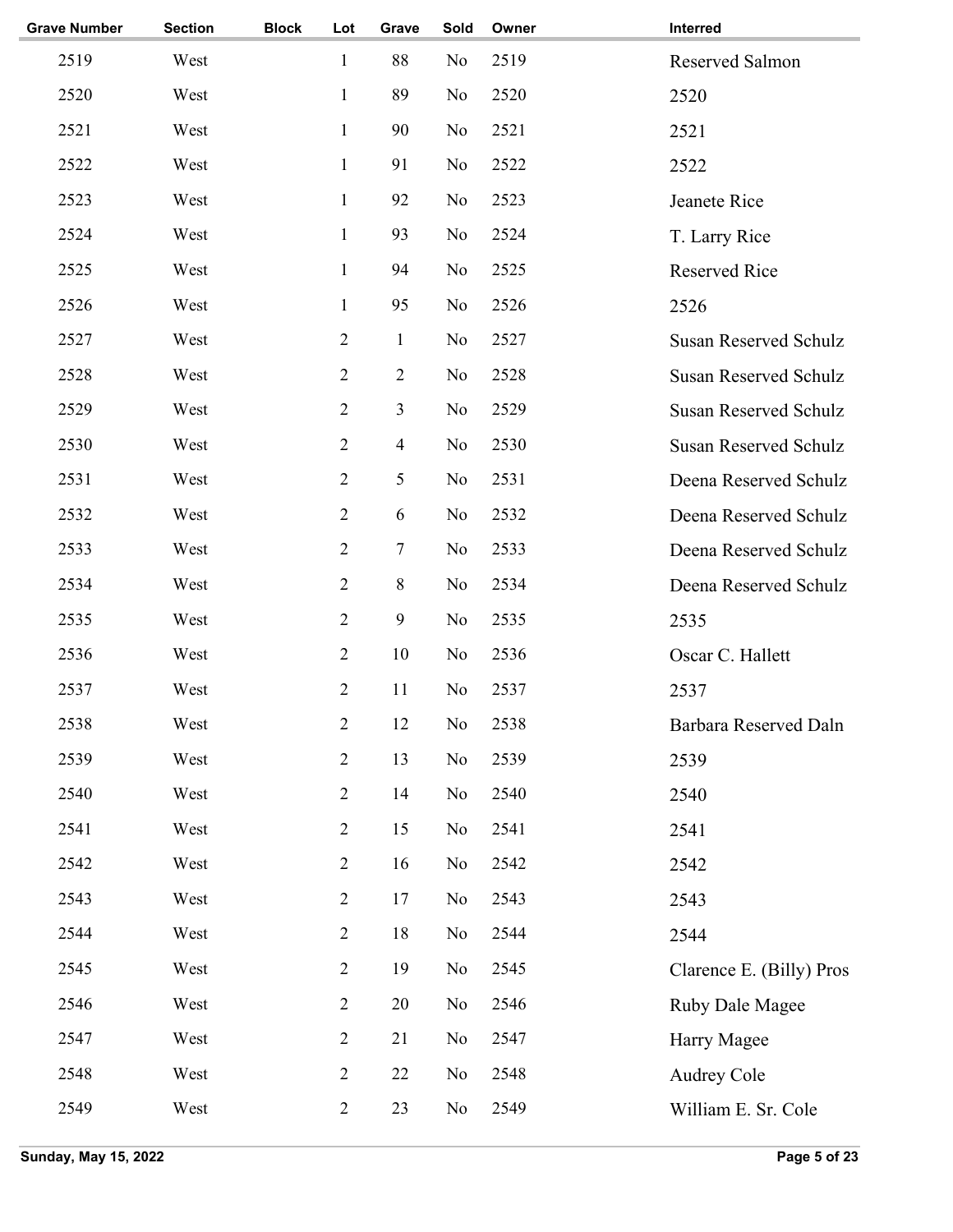| West<br>West<br>West<br>West<br>West |      | $\overline{2}$<br>$\overline{2}$<br>$\overline{2}$<br>$\overline{2}$ | 24<br>25<br>26 | N <sub>o</sub><br>N <sub>o</sub> | 2550<br>2551 | William Jr. Reserved W<br>Anne Wilcox |
|--------------------------------------|------|----------------------------------------------------------------------|----------------|----------------------------------|--------------|---------------------------------------|
|                                      |      |                                                                      |                |                                  |              |                                       |
|                                      |      |                                                                      |                |                                  |              |                                       |
|                                      |      |                                                                      |                | No                               | 2552         | Rodney Reserved Robe                  |
|                                      |      |                                                                      | 27             | No                               | 2553         | Rodney Reserved Robe                  |
|                                      |      | $\overline{2}$                                                       | 28             | N <sub>o</sub>                   | 2554         | Rodney Reserved Robe                  |
|                                      |      | $\overline{2}$                                                       | 29             | N <sub>o</sub>                   | 2555         | Rodney Reserved Robe                  |
| West                                 |      | $\overline{2}$                                                       | 30             | N <sub>o</sub>                   | 2556         | Rodney Reserved Robe                  |
| West                                 |      | $\overline{2}$                                                       | 31             | No                               | 2557         | Rodney Reserved Robe                  |
| West                                 |      | $\overline{2}$                                                       | 32             | N <sub>o</sub>                   | 2558         | Rodney Reserved Robe                  |
| West                                 |      | $\overline{c}$                                                       | 33             | N <sub>o</sub>                   | 2559         | Rodney Reserved Robe                  |
| West                                 |      | $\overline{2}$                                                       | 34             | N <sub>o</sub>                   | 2560         | 2560                                  |
| West                                 |      | $\overline{2}$                                                       | 35             | No                               | 2561         | 2561                                  |
| West                                 |      | $\overline{2}$                                                       | 36             | N <sub>o</sub>                   | 2562         | 2562                                  |
| West                                 |      | $\overline{2}$                                                       | 37             | N <sub>o</sub>                   | 2563         | 2563                                  |
| West                                 |      | $\overline{2}$                                                       | 38             | N <sub>o</sub>                   | 2564         | 2564                                  |
| West                                 |      | $\overline{2}$                                                       | 39             | N <sub>o</sub>                   | 2565         | 2565                                  |
| West                                 |      | $\overline{2}$                                                       | 40             | N <sub>o</sub>                   | 2566         | 2566                                  |
| West                                 |      | $\overline{2}$                                                       | 41             | No                               | 2567         | Osessa Weisinger Porte                |
| West                                 |      | $\overline{2}$                                                       | 42             | No                               | 2568         | Mark W. Porter                        |
| West                                 |      | $\overline{2}$                                                       | 43             | No                               | 2569         | 2569                                  |
| West                                 |      | $\overline{2}$                                                       | 44             | N <sub>o</sub>                   | 2570         | 2570                                  |
| West                                 |      | $\overline{2}$                                                       | 45             | N <sub>o</sub>                   | 2571         | 2571                                  |
| West                                 |      | $\overline{2}$                                                       | 46             | No                               | 2572         | J.A. Reserved Brown                   |
| West                                 |      | $\overline{2}$                                                       | 47             | No                               | 2573         | J.A. Reserved Brown                   |
| West                                 |      | $\overline{2}$                                                       | 48             | N <sub>o</sub>                   | 2574         | J.A. Reserved Brown                   |
| West                                 |      | $\overline{2}$                                                       | 49             | N <sub>o</sub>                   | 2575         | J.A. Reserved Brown                   |
| West                                 |      | $\overline{2}$                                                       | 50             | No                               | 2576         | <b>Aubrey Reserved Denm</b>           |
| West                                 |      | $\overline{2}$                                                       | 51             | No                               | 2577         | <b>Aubrey Reserved Denm</b>           |
| West                                 |      | $\overline{2}$                                                       | 52             | No                               | 2578         | <b>Aubrey Reserved Denm</b>           |
| West                                 |      | $\overline{2}$                                                       | 53             | No                               | 2579         | <b>Aubrey Reserved Denm</b>           |
| West                                 |      | $\overline{2}$                                                       | 54             | No                               | 2580         | 2580                                  |
|                                      | West |                                                                      |                |                                  |              |                                       |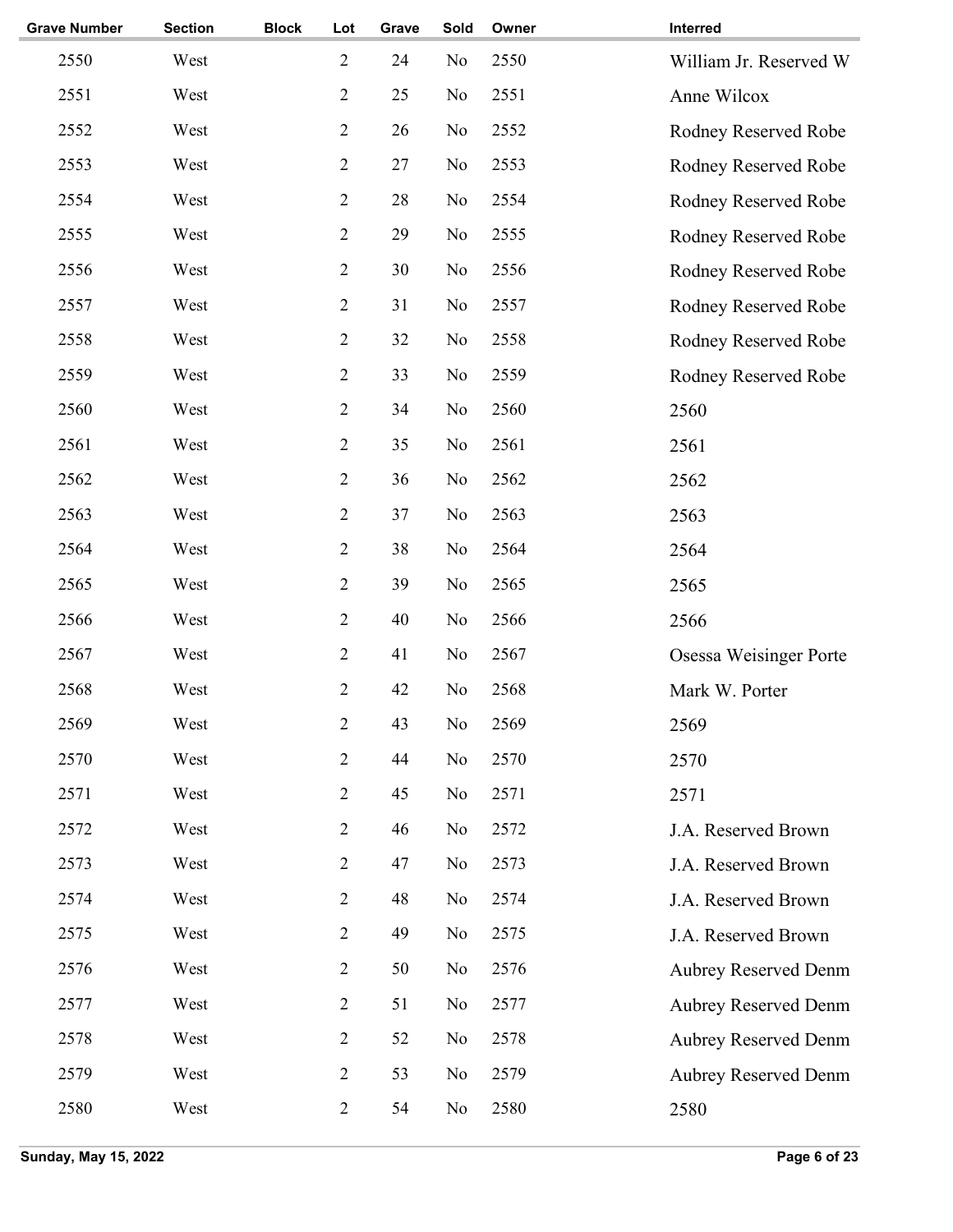|      |      | $\overline{2}$ | 55 | No       | 2581 | 2581                    |
|------|------|----------------|----|----------|------|-------------------------|
| West |      | $\overline{2}$ | 56 | No       | 2582 | 2582                    |
| West |      | $\overline{2}$ | 57 | No       | 2583 | 2583                    |
| West |      | $\overline{2}$ | 58 | No       | 2584 | 2584                    |
| West |      | $\overline{2}$ | 59 | No       | 2585 | Revis Reserved Leather  |
| West |      | $\sqrt{2}$     | 60 | No       | 2586 | Revis E Leatherwood     |
| West |      | $\sqrt{2}$     | 61 | No       | 2587 | Revis Reserved Leather  |
| West |      | $\overline{2}$ | 62 | No       | 2588 | Revis Reserved Leather  |
| West |      | $\overline{2}$ | 63 | No       | 2589 | James W. Reserved La    |
| West |      | $\sqrt{2}$     | 64 | No       | 2590 | James W. Reserved La    |
| West |      | $\overline{2}$ | 65 | No       | 2591 | 2591                    |
| West |      | $\overline{2}$ | 66 | No       | 2592 | Billy D. Reserved Allen |
| West |      | $\overline{2}$ | 67 | No       | 2593 | Billy D. Reserved Allen |
| West |      | $\sqrt{2}$     | 68 | No       | 2594 | Billy D. Reserved Allen |
| West |      | $\overline{2}$ | 69 | No       | 2595 | Billy D. Reserved Allen |
| West |      | $\overline{2}$ | 70 | No       | 2596 | Laura Mae Dickey        |
| West |      | $\overline{2}$ | 71 | No       | 2597 | W. Delbert Dickey       |
| West |      | $\overline{2}$ | 72 | No       | 2598 | Douglas Steigler        |
| West |      | $\overline{c}$ | 73 | No       | 2599 | Reaoma Stiegler         |
| West |      | $\sqrt{2}$     | 74 | $\rm No$ | 2600 | Kurtis Reserved Steigle |
| West |      | $\sqrt{2}$     | 75 | No       | 2601 | Karkeen Reserved Steig  |
| West |      | $\overline{2}$ | 76 | No       | 2602 | 2602                    |
| West |      | $\mathbf{2}$   | 77 | No       | 2603 | 2603                    |
| West |      | $\mathbf{2}$   | 78 | No       | 2604 | 2604                    |
| West |      | $\mathbf{2}$   | 79 | No       | 2605 | 2605                    |
| West |      | $\mathbf{2}$   | 80 | No       | 2606 | 2606                    |
| West |      | $\mathbf{2}$   | 81 | No       | 2607 | 2607                    |
| West |      | $\mathbf{2}$   | 82 | No       | 2608 | 2608                    |
| West |      | $\overline{2}$ | 83 | No       | 2609 | 2609                    |
| West |      | $\mathbf{2}$   | 84 | No       | 2610 | 2610                    |
| West |      | $\mathbf{2}$   | 85 | No       | 2611 | 2611                    |
|      | West |                |    |          |      |                         |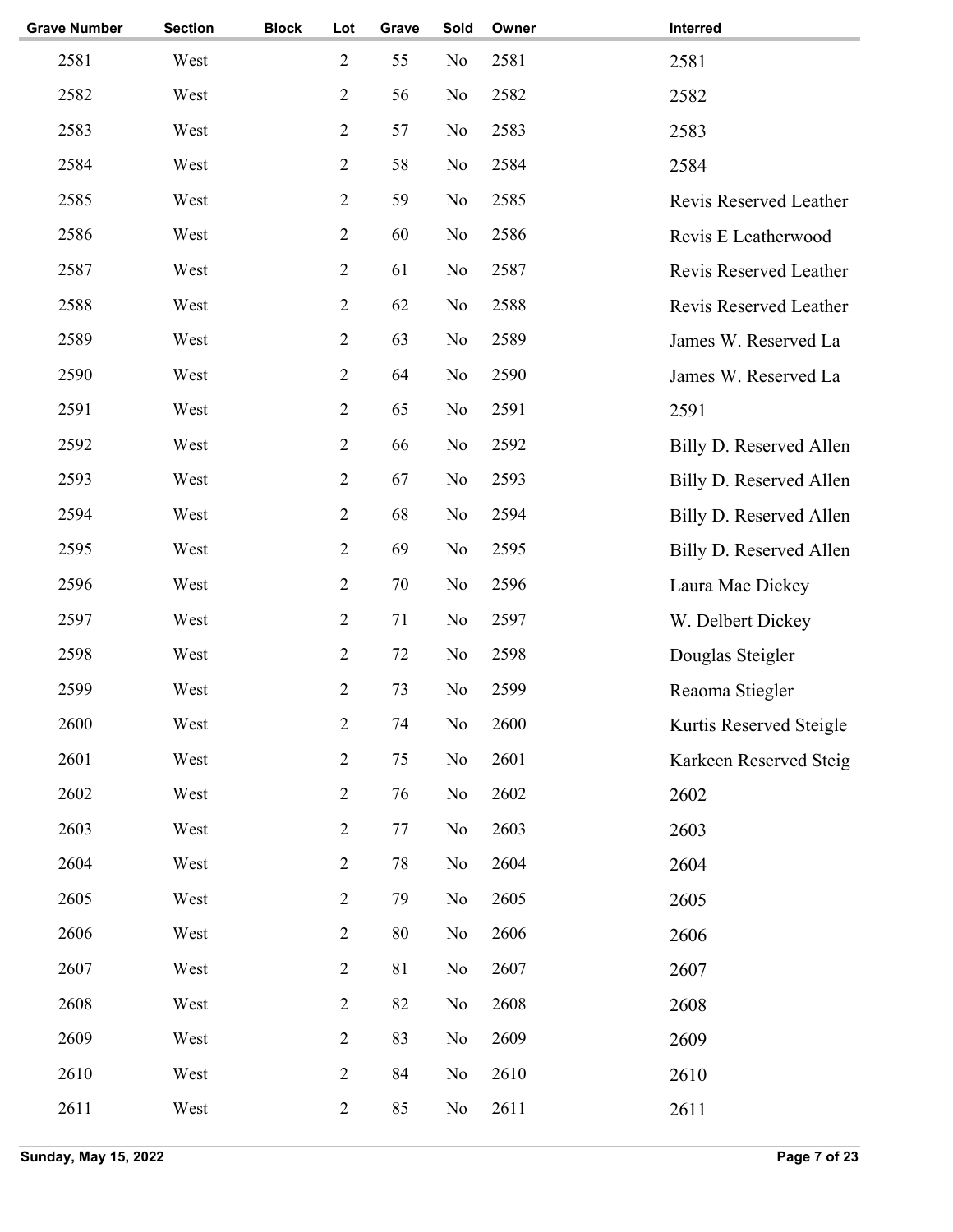| <b>Grave Number</b> | <b>Section</b> | <b>Block</b> | Lot            | Grave          | Sold           | Owner | Interred                  |
|---------------------|----------------|--------------|----------------|----------------|----------------|-------|---------------------------|
| 2612                | West           |              | $\overline{2}$ | 86             | No             | 2612  | 2612                      |
| 2613                | West           |              | $\overline{2}$ | 87             | No             | 2613  | 2613                      |
| 2614                | West           |              | $\overline{2}$ | 88             | No             | 2614  | 2614                      |
| 2615                | West           |              | $\overline{2}$ | 89             | No             | 2615  | 2615                      |
| 2616                | West           |              | $\overline{2}$ | 90             | No             | 2616  | 2616                      |
| 2617                | West           |              | $\overline{2}$ | 91             | No             | 2617  | 2617                      |
| 2618                | West           |              | $\overline{2}$ | 92             | No             | 2618  | Janette Reserved Webb     |
| 2619                | West           |              | $\overline{2}$ | 93             | No             | 2619  | Janette Reserved Webb     |
| 2620                | West           |              | $\overline{2}$ | 94             | No             | 2620  | Jannette Reserved Web     |
| 2621                | West           |              | $\overline{2}$ | 95             | No             | 2621  | Jannette Reserved Web     |
| 2622                | West           |              | 3              | $\mathbf{1}$   | No             | 2622  | <b>Sue Reserved Eaton</b> |
| 2623                | West           |              | 3              | $\overline{2}$ | No             | 2623  | <b>Sue Reserved Eaton</b> |
| 2624                | West           |              | 3              | 3              | No             | 2624  | Sue Reserved Eaton        |
| 2625                | West           |              | 3              | $\overline{4}$ | No             | 2625  | <b>Sue Reserved Eaton</b> |
| 2626                | West           |              | 3              | 5              | N <sub>0</sub> | 2626  | <b>Reserved Rice</b>      |
| 2627                | West           |              | 3              | 6              | No             | 2627  | 2627                      |
| 2628                | West           |              | 3              | $\tau$         | N <sub>0</sub> | 2628  | Moya A. Reserved Pow      |
| 2629                | West           |              | 3              | $8\,$          | No             | 2629  | Laura Reserved Larue      |
| 2630                | West           |              | 3              | 9              | No             | 2630  | Willie B. Larue           |
| 2631                | West           |              | 3              | 10             | No             | 2631  | 2631                      |
| 2632                | West           |              | $\mathfrak{Z}$ | 11             | No             | 2632  | 2632                      |
| 2633                | West           |              | $\mathfrak{Z}$ | 12             | No             | 2633  | 2633                      |
| 2634                | West           |              | $\mathfrak{Z}$ | 13             | No             | 2634  | 2634                      |
| 2635                | West           |              | 3              | 14             | No             | 2635  | 2635                      |
| 2636                | West           |              | $\mathfrak{Z}$ | 15             | No             | 2636  | 2636                      |
| 2637                | West           |              | $\mathfrak{Z}$ | 16             | No             | 2637  | 2637                      |
| 2638                | West           |              | $\mathfrak{Z}$ | 17             | No             | 2638  | Sandra Kay Allen          |
| 2639                | West           |              | 3              | 18             | No             | 2639  | Ronnie W. Allen           |
| 2640                | West           |              | $\mathfrak{Z}$ | 19             | No             | 2640  | Susan Reserved No Na      |
| 2641                | West           |              | $\mathfrak{Z}$ | 20             | No             | 2641  | Susan Reserved No Na      |
| 2642                | West           |              | $\mathfrak{Z}$ | 21             | No             | 2642  | 2642                      |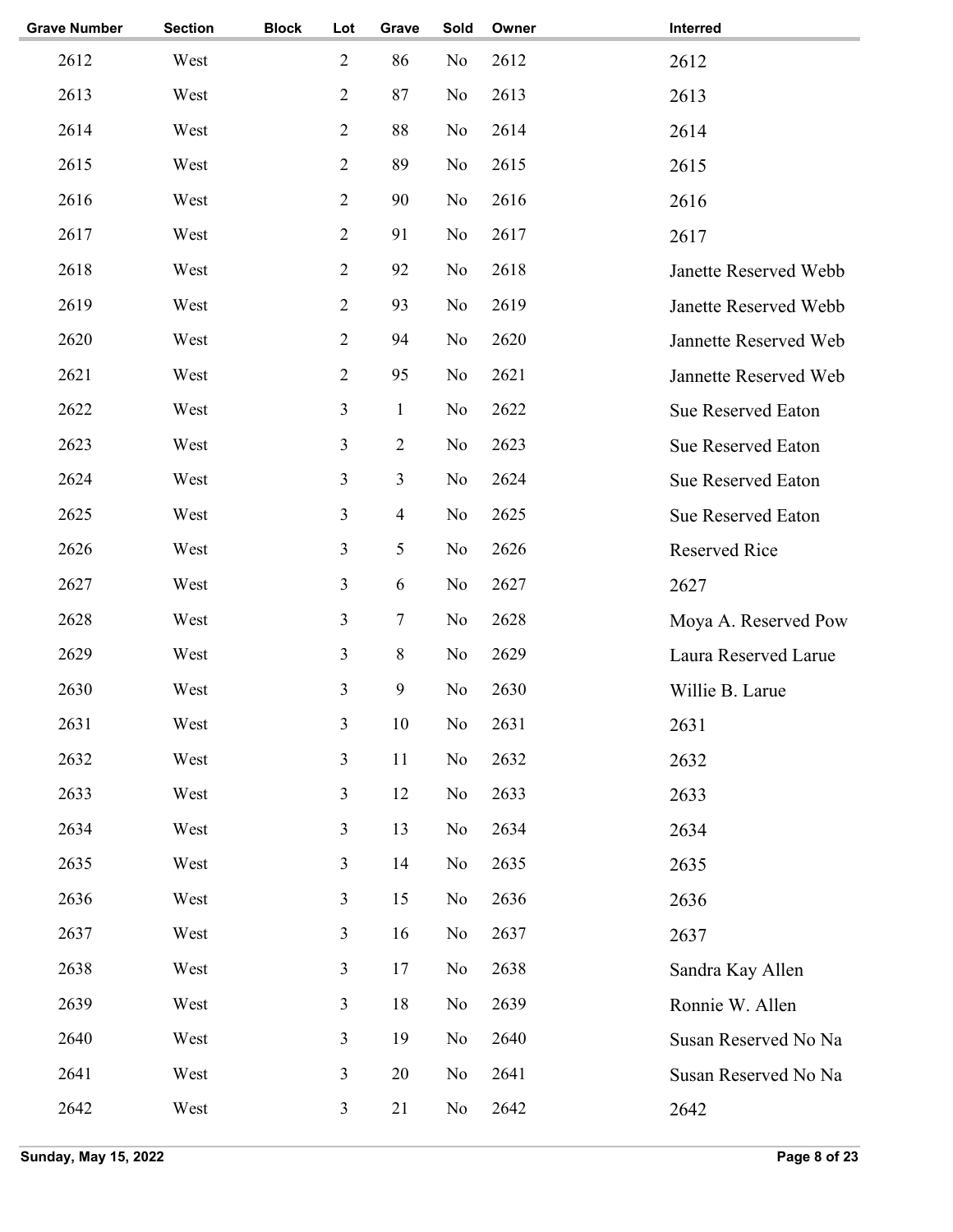| <b>Grave Number</b> | <b>Section</b> | <b>Block</b> | Lot            | Grave | Sold           | Owner | Interred                     |
|---------------------|----------------|--------------|----------------|-------|----------------|-------|------------------------------|
| 2643                | West           |              | 3              | 22    | No             | 2643  | 2643                         |
| 2644                | West           |              | 3              | 23    | No             | 2644  | 2644                         |
| 2645                | West           |              | 3              | 24    | No             | 2645  | 2645                         |
| 2646                | West           |              | 3              | 25    | No             | 2646  | 2646                         |
| 2647                | West           |              | 3              | 26    | No             | 2647  | <b>Bob Reserved Cavender</b> |
| 2648                | West           |              | 3              | 27    | N <sub>o</sub> | 2648  | <b>Bob Reserved Cavender</b> |
| 2649                | West           |              | $\mathfrak{Z}$ | 28    | No             | 2649  | <b>Bob Reserved Cavender</b> |
| 2650                | West           |              | 3              | 29    | No             | 2650  | <b>Bob Reserved Cavender</b> |
| 2651                | West           |              | 3              | 30    | No             | 2651  | Jeanette Smith Reserve       |
| 2652                | West           |              | 3              | 31    | No             | 2652  | Olan Ray Reserved Fos        |
| 2653                | West           |              | 3              | 32    | No             | 2653  | Mozelle Roberts Smith        |
| 2654                | West           |              | 3              | 33    | No             | 2654  | L.C. (Red) Smith             |
| 2655                | West           |              | 3              | 34    | No             | 2655  | 2655                         |
| 2656                | West           |              | 3              | 35    | No             | 2656  | 2656                         |
| 2657                | West           |              | 3              | 36    | No             | 2657  | 2657                         |
| 2658                | West           |              | 3              | 37    | No             | 2658  | 2658                         |
| 2659                | West           |              | 3              | 38    | No             | 2659  | 2659                         |
| 2660                | West           |              | 3              | 39    | No             | 2660  | 2660                         |
| 2661                | West           |              | 3              | 40    | No             | 2661  | 2661                         |
| 2662                | West           |              | 3              | 41    | No             | 2662  | 2662                         |
| 2663                | West           |              | 3              | 42    | No             | 2663  | 2663                         |
| 2664                | West           |              | 3              | 43    | No             | 2664  | 2664                         |
| 2665                | West           |              | 3              | 44    | No             | 2665  | 2665                         |
| 2666                | West           |              | 3              | 45    | No             | 2666  | 2666                         |
| 2667                | West           |              | 3              | 46    | No             | 2667  | Van Reserved Gibbs           |
| 2668                | West           |              | 3              | 47    | N <sub>o</sub> | 2668  | Van Reserved Gibbs           |
| 2669                | West           |              | $\mathfrak{Z}$ | 48    | No             | 2669  | Van Reserved Gibbs           |
| 2670                | West           |              | 3              | 49    | No             | 2670  | Van Reserved Gibbs           |
| 2671                | West           |              | 3              | 50    | No             | 2671  | 2671                         |
| 2672                | West           |              | $\mathfrak{Z}$ | 51    | No             | 2672  | 2672                         |
| 2673                | West           |              | 3              | 52    | No             | 2673  | 2673                         |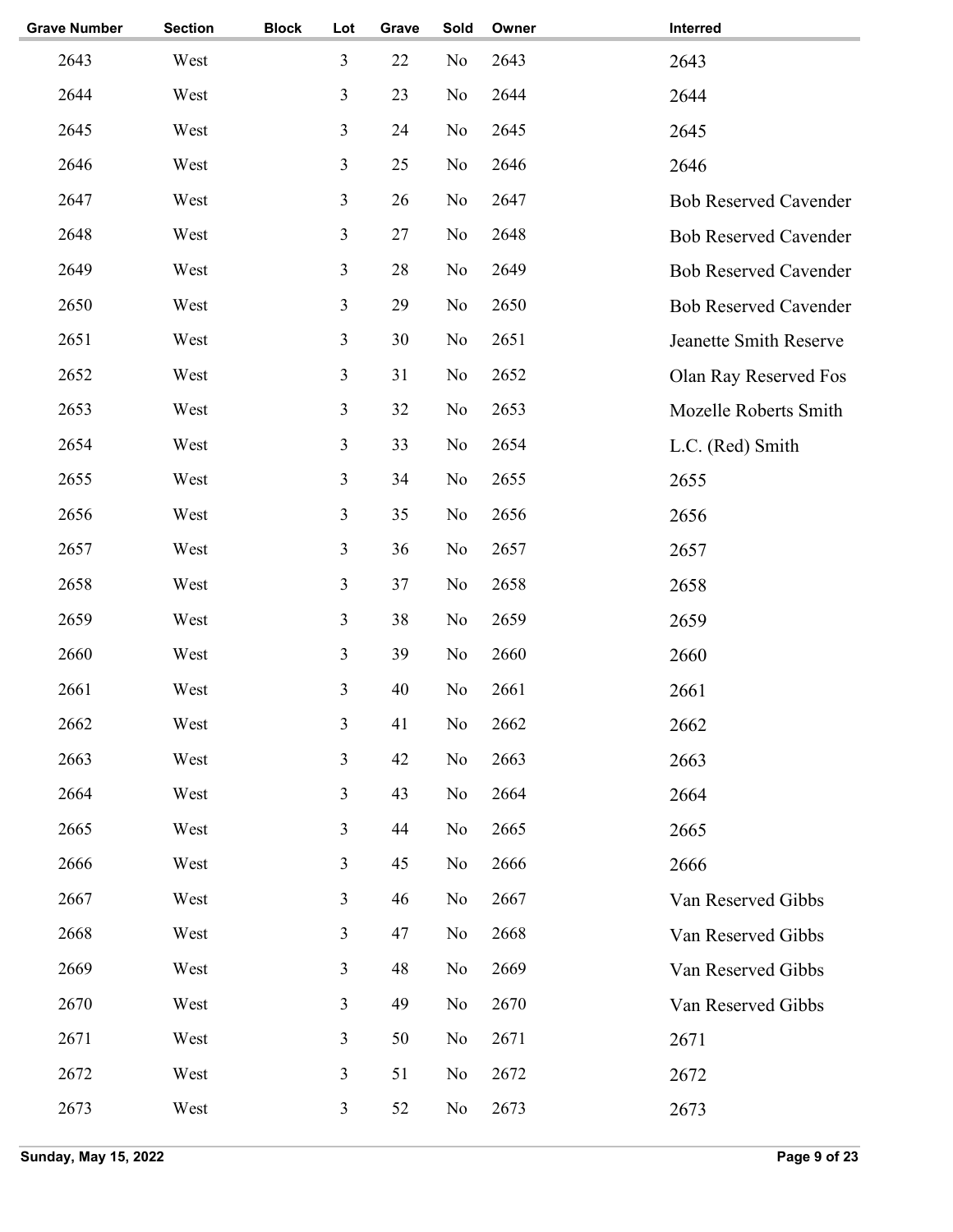| <b>Grave Number</b> | <b>Section</b> | <b>Block</b> | Lot            | Grave  | Sold           | Owner | Interred            |
|---------------------|----------------|--------------|----------------|--------|----------------|-------|---------------------|
| 2674                | West           |              | $\overline{3}$ | 53     | N <sub>o</sub> | 2674  | Billy L. Corbit     |
| 2675                | West           |              | 3              | 54     | No             | 2675  | Viginis Corbitt     |
| 2676                | West           |              | $\overline{3}$ | 55     | No             | 2676  | 2676                |
| 2677                | West           |              | $\mathfrak{Z}$ | 56     | N <sub>0</sub> | 2677  | 2677                |
| 2678                | West           |              | 3              | 57     | No             | 2678  | 2678                |
| 2679                | West           |              | $\overline{3}$ | 58     | N <sub>o</sub> | 2679  | Margaret L Burris   |
| 2680                | West           |              | $\overline{3}$ | 59     | N <sub>o</sub> | 2680  | 2680                |
| 2681                | West           |              | $\overline{3}$ | 60     | No             | 2681  | 2681                |
| 2682                | West           |              | 3              | 61     | No             | 2682  | 2682                |
| 2683                | West           |              | $\overline{3}$ | 62     | No             | 2683  | 2683                |
| 2684                | West           |              | $\overline{3}$ | 63     | No             | 2684  | 2684                |
| 2685                | West           |              | $\overline{3}$ | 64     | No             | 2685  | 2685                |
| 2686                | West           |              | 3              | 65     | No             | 2686  | 2686                |
| 2687                | West           |              | $\overline{3}$ | 66     | N <sub>o</sub> | 2687  | 2687                |
| 2688                | West           |              | $\overline{3}$ | 67     | N <sub>o</sub> | 2688  | 2688                |
| 2689                | West           |              | $\overline{3}$ | 68     | No             | 2689  | 2689                |
| 2690                | West           |              | 3              | 69     | N <sub>o</sub> | 2690  | 2690                |
| 2691                | West           |              | $\overline{3}$ | 70     | N <sub>0</sub> | 2691  | J. Reserved Dickey  |
| 2692                | West           |              | $\mathfrak{Z}$ | 71     | No             | 2692  | N. Reserved Dickey  |
| 2693                | West           |              | 3              | $72\,$ | No             | 2693  | Kimberly S. Holcomb |
| 2694                | West           |              | $\overline{3}$ | 73     | No             | 2694  | 2694                |
| 2695                | West           |              | $\overline{3}$ | 74     | No             | 2695  | 2695                |
| 2696                | West           |              | $\overline{3}$ | 75     | No             | 2696  | 2696                |
| 2697                | West           |              | $\overline{3}$ | 76     | No             | 2697  | 2697                |
| 2698                | West           |              | 3              | 77     | No             | 2698  | 2698                |
| 2699                | West           |              | $\overline{3}$ | 78     | No             | 2699  | 2699                |
| 2700                | West           |              | $\overline{3}$ | 79     | No             | 2700  | 2700                |
| 2701                | West           |              | $\overline{3}$ | 80     | No             | 2701  | 2701                |
| 2702                | West           |              | 3              | 81     | N <sub>0</sub> | 2702  | 2702                |
| 2703                | West           |              | $\overline{3}$ | 82     | No             | 2703  | 2703                |
| 2704                | West           |              | $\mathfrak{Z}$ | 83     | N <sub>0</sub> | 2704  | 2704                |
|                     |                |              |                |        |                |       |                     |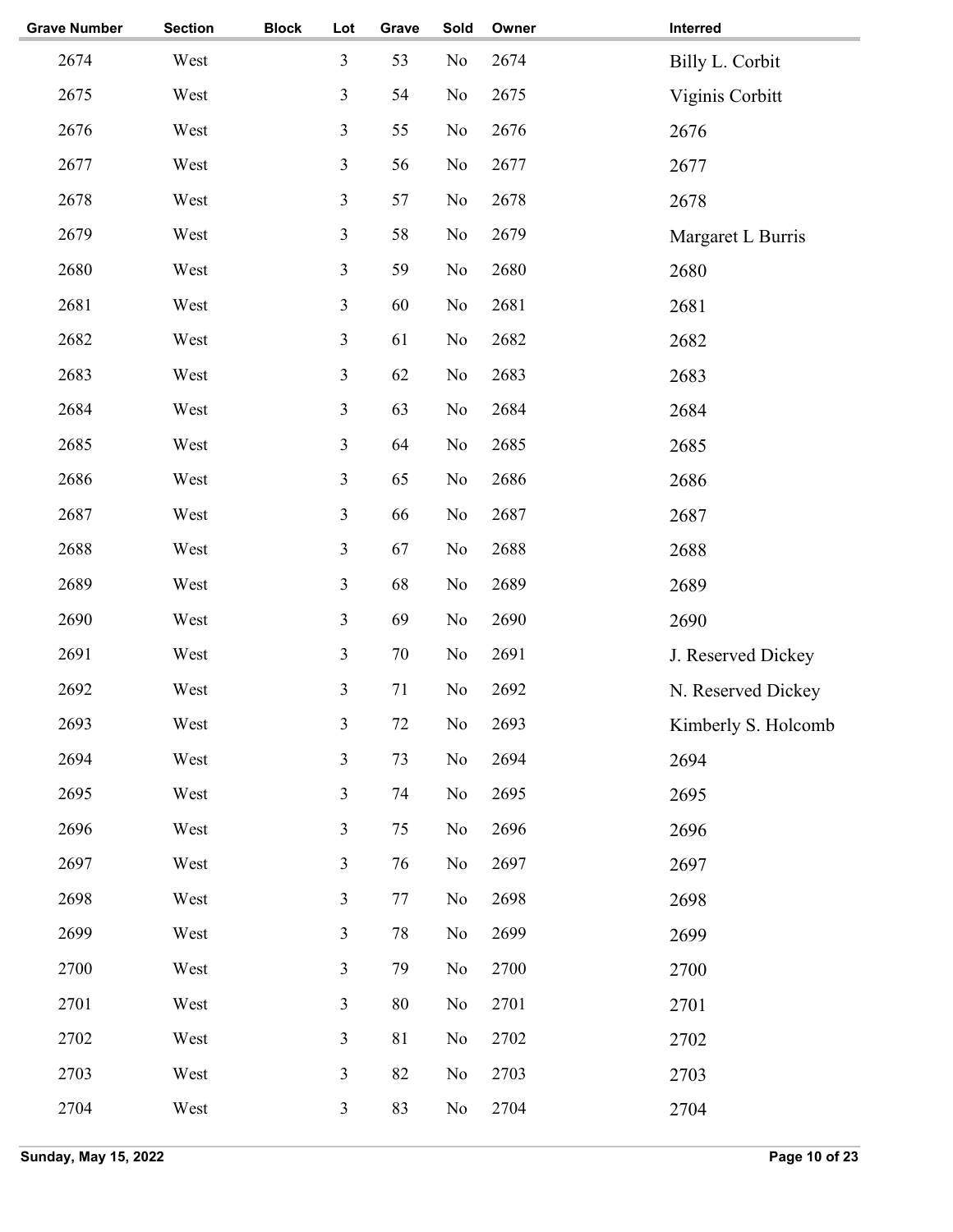| <b>Grave Number</b> | <b>Section</b> | <b>Block</b> | Lot                      | Grave            | Sold     | Owner | Interred             |
|---------------------|----------------|--------------|--------------------------|------------------|----------|-------|----------------------|
| 2705                | West           |              | $\mathfrak{Z}$           | 84               | No       | 2705  | 2705                 |
| 2706                | West           |              | 3                        | 85               | No       | 2706  | 2706                 |
| 2707                | West           |              | $\mathfrak{Z}$           | 86               | No       | 2707  | 2707                 |
| 2708                | West           |              | 3                        | 87               | No       | 2708  | 2708                 |
| 2709                | West           |              | $\mathfrak{Z}$           | 88               | No       | 2709  | 2709                 |
| 2710                | West           |              | $\mathfrak{Z}$           | 89               | No       | 2710  | 2710                 |
| 2711                | West           |              | $\mathfrak{Z}$           | 90               | No       | 2711  | 2711                 |
| 2712                | West           |              | 3                        | 91               | No       | 2712  | 2712                 |
| 2713                | West           |              | $\mathfrak{Z}$           | 92               | No       | 2713  | 2713                 |
| 2714                | West           |              | $\mathfrak{Z}$           | 93               | $\rm No$ | 2714  | 2714                 |
| 2715                | West           |              | $\mathfrak{Z}$           | 94               | No       | 2715  | 2715                 |
| 2716                | West           |              | $\mathfrak{Z}$           | 95               | No       | 2716  | 2716                 |
| 2717                | West           |              | $\overline{4}$           | $\mathbf{1}$     | No       | 2717  | Martha Reserved Tomp |
| 2718                | West           |              | $\overline{\mathbf{4}}$  | $\overline{2}$   | No       | 2718  | Martha Reserved Tomp |
| 2719                | West           |              | $\overline{\mathcal{A}}$ | $\overline{3}$   | No       | 2719  | Martha Reserved Tomp |
| 2720                | West           |              | $\overline{\mathcal{A}}$ | $\overline{4}$   | No       | 2720  | Martha Reserved Tomp |
| 2721                | West           |              | $\overline{\mathbf{4}}$  | 5                | No       | 2721  | 2721                 |
| 2722                | West           |              | $\overline{\mathbf{4}}$  | $\sqrt{6}$       | No       | 2722  | 2722                 |
| 2723                | West           |              | $\overline{\mathbf{4}}$  | $\boldsymbol{7}$ | No       | 2723  | 2723                 |
| 2724                | West           |              | $\overline{\mathbf{4}}$  | $8\,$            | $\rm No$ | 2724  | 2724                 |
| 2725                | West           |              | $\overline{4}$           | $\mathfrak{g}$   | No       | 2725  | 2725                 |
| 2726                | West           |              | $\overline{4}$           | $10\,$           | No       | 2726  | 2726                 |
| 2727                | West           |              | $\overline{4}$           | 11               | No       | 2727  | 2727                 |
| 2728                | West           |              | $\overline{4}$           | 12               | No       | 2728  | 2728                 |
| 2729                | West           |              | $\overline{4}$           | 13               | No       | 2729  | 2729                 |
| 2730                | West           |              | $\overline{\mathbf{4}}$  | 14               | No       | 2730  | 2730                 |
| 2731                | West           |              | $\overline{4}$           | 15               | No       | 2731  | 2731                 |
| 2732                | West           |              | $\overline{4}$           | 16               | No       | 2732  | 2732                 |
| 2733                | West           |              | $\overline{4}$           | 17               | No       | 2733  | 2733                 |
| 2734                | West           |              | $\overline{\mathbf{4}}$  | 18               | No       | 2734  | 2734                 |
| 2735                | West           |              | $\overline{4}$           | 19               | No       | 2735  | 2735                 |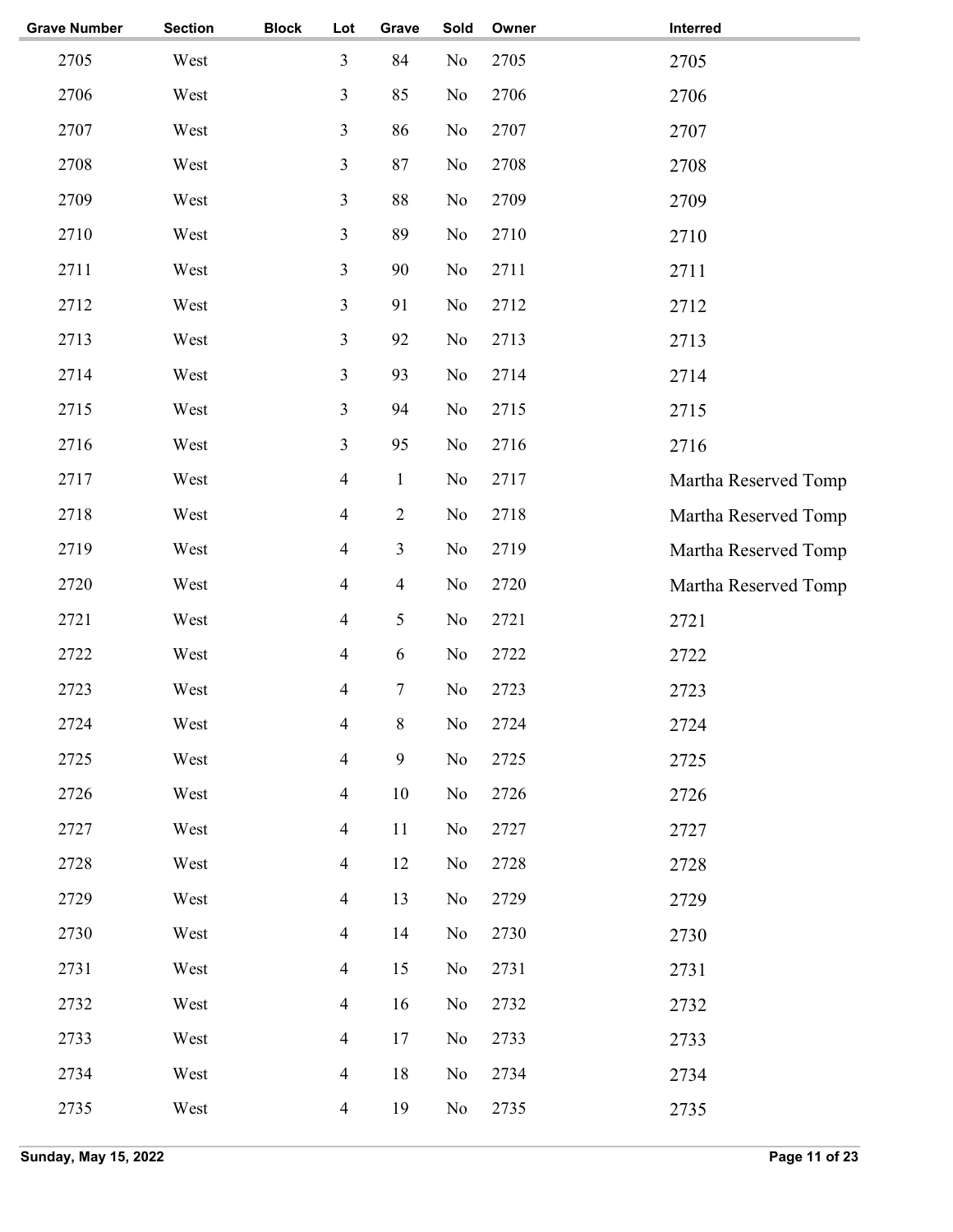| <b>Grave Number</b> | <b>Section</b> | <b>Block</b> | Lot            | Grave | Sold           | Owner | Interred               |
|---------------------|----------------|--------------|----------------|-------|----------------|-------|------------------------|
| 2736                | West           |              | $\overline{4}$ | 20    | N <sub>o</sub> | 2736  | 2736                   |
| 2737                | West           |              | $\overline{4}$ | 21    | No             | 2737  | Maurice (Zebb) Harris  |
| 2738                | West           |              | $\overline{4}$ | 22    | No             | 2738  | Wilson Ronald Ribble   |
| 2739                | West           |              | $\overline{4}$ | 23    | No             | 2739  | 2739                   |
| 2740                | West           |              | $\overline{4}$ | 24    | No             | 2740  | Cifford Ureal Johnson  |
| 2741                | West           |              | $\overline{4}$ | 25    | No             | 2741  | Arlene (Pam) Johnson   |
| 2742                | West           |              | $\overline{4}$ | 26    | No             | 2742  | Floyd H. Johnson       |
| 2743                | West           |              | $\overline{4}$ | 27    | N <sub>o</sub> | 2743  | Inota V. Self          |
| 2744                | West           |              | $\overline{4}$ | 28    | N <sub>o</sub> | 2744  | Orell D. Reserved Self |
| 2745                | West           |              | $\overline{4}$ | 29    | N <sub>o</sub> | 2745  | Henrietta Smith Richbu |
| 2746                | West           |              | $\overline{4}$ | 30    | No             | 2746  | Perry D. Richburg      |
| 2747                | West           |              | $\overline{4}$ | 31    | No             | 2747  | 2747                   |
| 2748                | West           |              | $\overline{4}$ | 32    | No             | 2748  | 2748                   |
| 2749                | West           |              | $\overline{4}$ | 33    | No             | 2749  | 2749                   |
| 2750                | West           |              | $\overline{4}$ | 34    | No             | 2750  | 2750                   |
| 2751                | West           |              | $\overline{4}$ | 35    | No             | 2751  | 2751                   |
| 2752                | West           |              | $\overline{4}$ | 36    | No             | 2752  | 2752                   |
| 2753                | West           |              | $\overline{4}$ | 37    | No             | 2753  | 2753                   |
| 2754                | West           |              | 4              | 38    | No             | 2754  | 2754                   |
| 2755                | West           |              | $\overline{4}$ | 39    | $\rm No$       | 2755  | 2755                   |
| 2756                | West           |              | $\overline{4}$ | 40    | N <sub>o</sub> | 2756  | 2756                   |
| 2757                | West           |              | $\overline{4}$ | 41    | No             | 2757  | 2757                   |
| 2758                | West           |              | $\overline{4}$ | 42    | No             | 2758  | 2758                   |
| 2759                | West           |              | $\overline{4}$ | 43    | No             | 2759  | 2759                   |
| 2760                | West           |              | $\overline{4}$ | 44    | N <sub>o</sub> | 2760  | 2760                   |
| 2761                | West           |              | $\overline{4}$ | 45    | No             | 2761  | 2761                   |
| 2762                | West           |              | $\overline{4}$ | 46    | No             | 2762  | Reserved Saucier       |
| 2763                | West           |              | $\overline{4}$ | 47    | No             | 2763  | Reserved Saucier       |
| 2764                | West           |              | $\overline{4}$ | 48    | No             | 2764  | Patsy Reserved Saucier |
| 2765                | West           |              | $\overline{4}$ | 49    | No             | 2765  | Hershal Sausier        |
| 2766                | West           |              | $\overline{4}$ | 50    | N <sub>0</sub> | 2766  | 2766                   |
|                     |                |              |                |       |                |       |                        |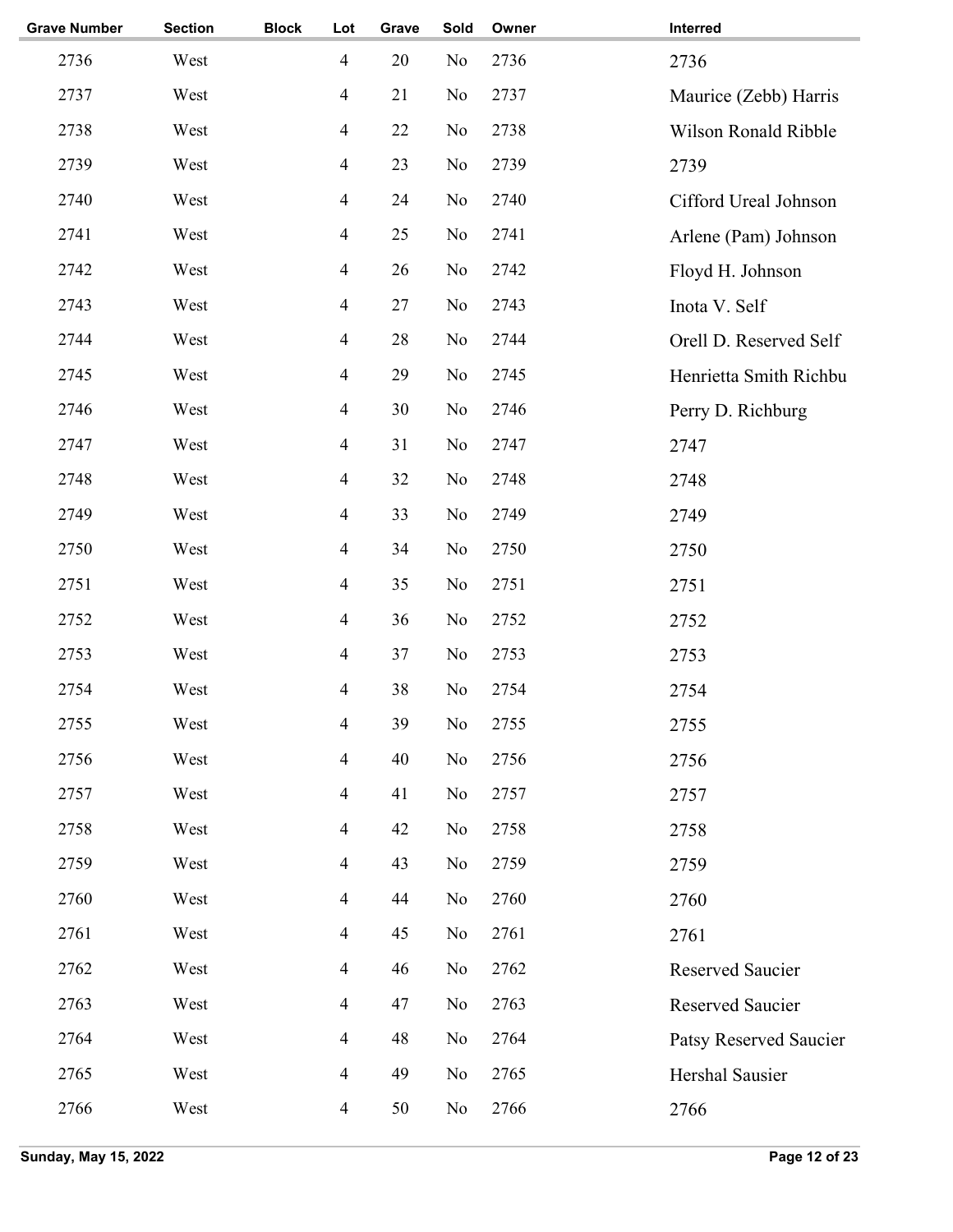| <b>Grave Number</b> | <b>Section</b> | <b>Block</b> | Lot            | Grave | Sold | Owner | Interred |  |
|---------------------|----------------|--------------|----------------|-------|------|-------|----------|--|
| 2767                | West           |              | $\overline{4}$ | 51    | No   | 2767  | 2767     |  |
| 2768                | West           |              | $\overline{4}$ | 52    | No   | 2768  | 2768     |  |
| 2769                | West           |              | $\overline{4}$ | 53    | No   | 2769  | 2769     |  |
| 2770                | West           |              | $\overline{4}$ | 54    | No   | 2770  | 2770     |  |
| 2771                | West           |              | $\overline{4}$ | 55    | No   | 2771  | 2771     |  |
| 2772                | West           |              | $\overline{4}$ | 56    | No   | 2772  | 2772     |  |
| 2773                | West           |              | $\overline{4}$ | 57    | No   | 2773  | 2773     |  |
| 2774                | West           |              | $\overline{4}$ | 58    | No   | 2774  | 2774     |  |
| 2775                | West           |              | $\overline{4}$ | 59    | No   | 2775  | 2775     |  |
| 2776                | West           |              | $\overline{4}$ | 60    | No   | 2776  | 2776     |  |
| 2777                | West           |              | $\overline{4}$ | 61    | No   | 2777  | 2777     |  |
| 2778                | West           |              | $\overline{4}$ | 62    | No   | 2778  | 2778     |  |
| 2779                | West           |              | $\overline{4}$ | 63    | No   | 2779  | 2779     |  |
| 2780                | West           |              | $\overline{4}$ | 64    | No   | 2780  | 2780     |  |
| 2781                | West           |              | $\overline{4}$ | 65    | No   | 2781  | 2781     |  |
| 2782                | West           |              | $\overline{4}$ | 66    | No   | 2782  | 2782     |  |
| 2783                | West           |              | $\overline{4}$ | 67    | No   | 2783  | 2783     |  |
| 2784                | West           |              | $\overline{4}$ | 68    | No   | 2784  | 2784     |  |
| 2785                | West           |              | $\overline{4}$ | 69    | No   | 2785  | 2785     |  |
| 2786                | West           |              | $\overline{4}$ | 70    | No   | 2786  | 2786     |  |
| 2787                | West           |              | $\overline{4}$ | 71    | No   | 2787  | 2787     |  |
| 2788                | West           |              | $\overline{4}$ | 72    | No   | 2788  | 2788     |  |
| 2789                | West           |              | $\overline{4}$ | 73    | No   | 2789  | 2789     |  |
| 2790                | West           |              | $\overline{4}$ | 74    | No   | 2790  | 2790     |  |
| 2791                | West           |              | $\overline{4}$ | 75    | No   | 2791  | 2791     |  |
| 2792                | West           |              | $\overline{4}$ | 76    | No   | 2792  | 2792     |  |
| 2793                | West           |              | $\overline{4}$ | 77    | No   | 2793  | 2793     |  |
| 2794                | West           |              | $\overline{4}$ | 78    | No   | 2794  | 2794     |  |
| 2795                | West           |              | $\overline{4}$ | 79    | No   | 2795  | 2795     |  |
| 2796                | West           |              | $\overline{4}$ | 80    | No   | 2796  | 2796     |  |
| 2797                | West           |              | $\overline{4}$ | 81    | No   | 2797  | 2797     |  |
|                     |                |              |                |       |      |       |          |  |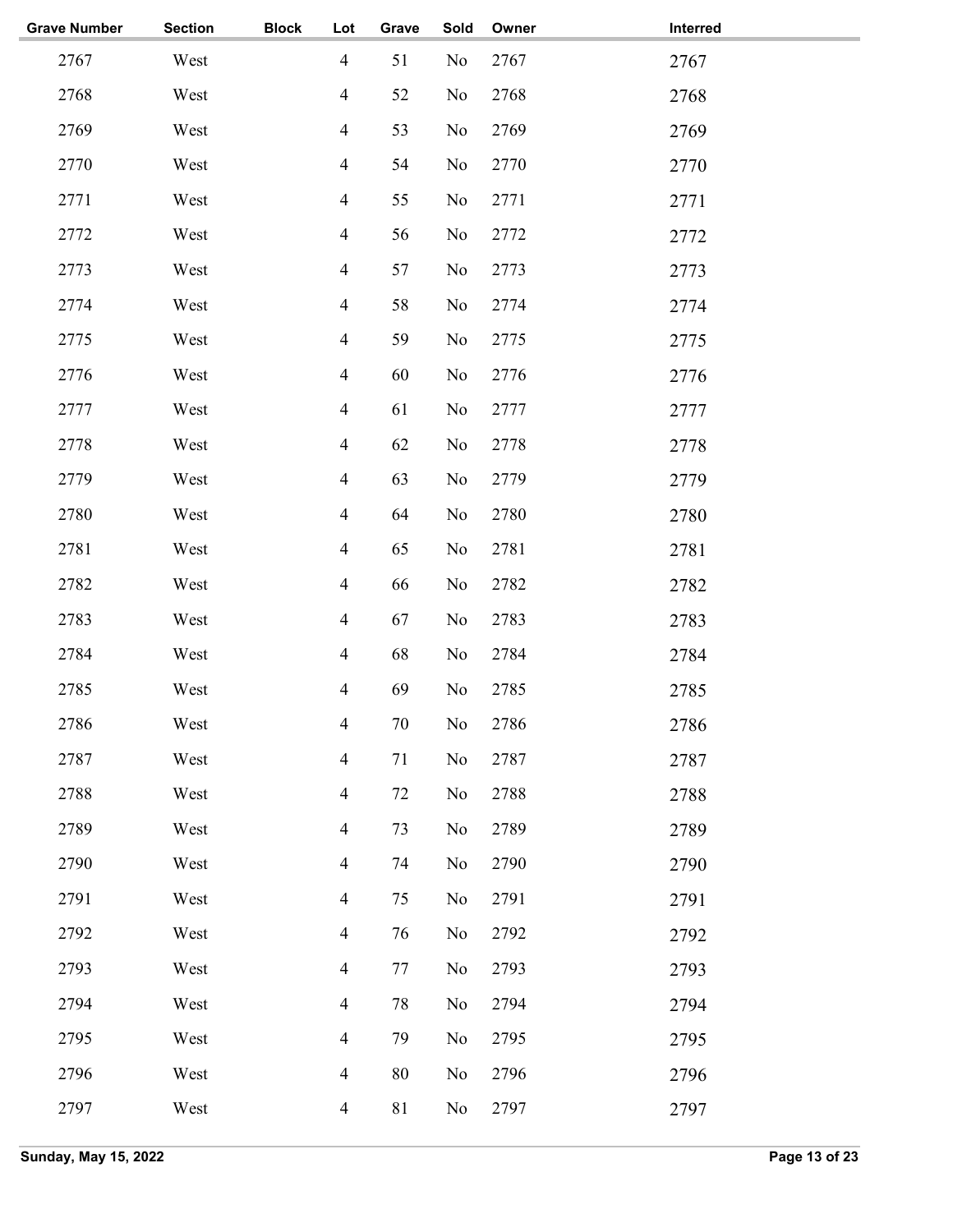| <b>Grave Number</b> | <b>Section</b> | <b>Block</b> | Lot            | Grave            | Sold           | Owner | Interred                       |
|---------------------|----------------|--------------|----------------|------------------|----------------|-------|--------------------------------|
| 2798                | West           |              | $\overline{4}$ | 82               | No             | 2798  | 2798                           |
| 2799                | West           |              | $\overline{4}$ | 83               | No             | 2799  | 2799                           |
| 2800                | West           |              | $\overline{4}$ | 84               | No             | 2800  | 2800                           |
| 2801                | West           |              | $\overline{4}$ | 85               | No             | 2801  | 2801                           |
| 2802                | West           |              | $\overline{4}$ | 86               | No             | 2802  | 2802                           |
| 2803                | West           |              | $\overline{4}$ | 87               | No             | 2803  | 2803                           |
| 2804                | West           |              | $\overline{4}$ | 88               | No             | 2804  | 2804                           |
| 2805                | West           |              | $\overline{4}$ | 89               | No             | 2805  | 2805                           |
| 2806                | West           |              | $\overline{4}$ | 90               | No             | 2806  | 2806                           |
| 2807                | West           |              | $\overline{4}$ | 91               | No             | 2807  | 2807                           |
| 2808                | West           |              | $\overline{4}$ | 92               | No             | 2808  | 2808                           |
| 2809                | West           |              | $\overline{4}$ | 93               | No             | 2809  | 2809                           |
| 2810                | West           |              | $\overline{4}$ | 94               | No             | 2810  | 2810                           |
| 2811                | West           |              | $\overline{4}$ | 95               | No             | 2811  | 2811                           |
| 2812                | West           |              | 5              | $\mathbf{1}$     | No             | 2812  | 2812                           |
| 2813                | West           |              | 5              | $\overline{2}$   | No             | 2813  | Clyde Bedford                  |
| 2814                | West           |              | 5              | $\overline{3}$   | No             | 2814  | <b>Billie Sue Gaines Reser</b> |
| 2815                | West           |              | 5              | $\overline{4}$   | N <sub>0</sub> | 2815  | Reserved Bedford               |
| 2816                | West           |              | 5              | 5                | No             | 2816  | Reserved Heaton                |
| 2817                | West           |              | 5              | 6                | No             | 2817  | Caron Murdock Reserv           |
| 2818                | West           |              | 5              | $\tau$           | No             | 2818  | Fred W. Jr. Heaton             |
| 2819                | West           |              | 5              | $8\,$            | No             | 2819  | Sue Dee Heaton                 |
| 2820                | West           |              | 5              | $\boldsymbol{9}$ | N <sub>0</sub> | 2820  | Fred W. Sr. Heaton             |
| 2821                | West           |              | 5              | 10               | No             | 2821  | Reserved Heaton                |
| 2822                | West           |              | 5              | 11               | No             | 2822  | Geneva S. Reserved Ch          |
| 2823                | West           |              | 5              | 12               | No             | 2823  | Billy J. (Bill) Chaffin        |
| 2824                | West           |              | 5              | 13               | No             | 2824  | Connie Bowan                   |
| 2825                | West           |              | 5              | 14               | No             | 2825  | Marie Gibson                   |
| 2826                | West           |              | 5              | 15               | No             | 2826  | 2826                           |
| 2827                | West           |              | 5              | 16               | No             | 2827  | 2827                           |
| 2828                | West           |              | 5              | 17               | No             | 2828  | 2828                           |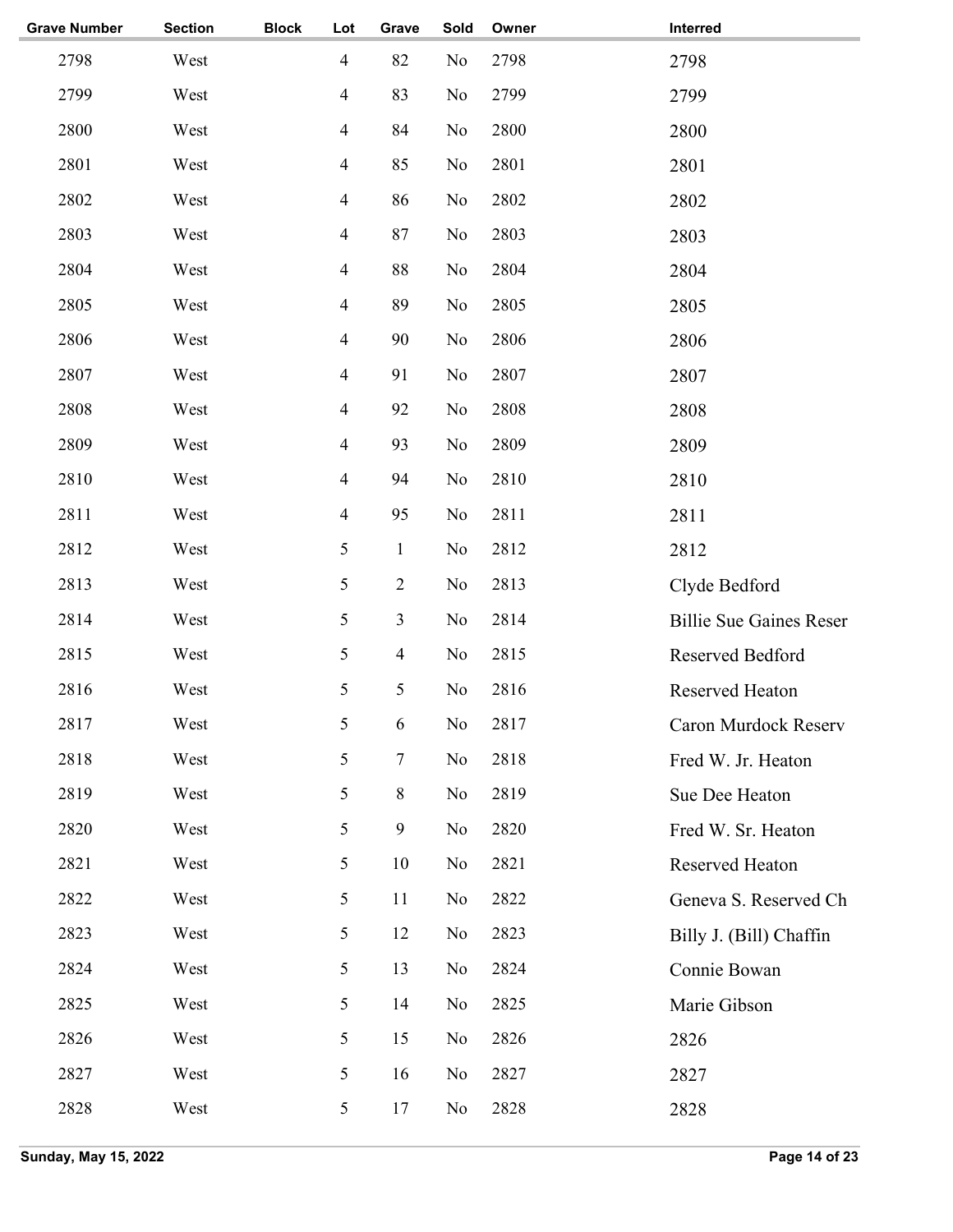| <b>Grave Number</b> | <b>Section</b> | <b>Block</b> | Lot | Grave | Sold | Owner | Interred                     |
|---------------------|----------------|--------------|-----|-------|------|-------|------------------------------|
| 2829                | West           |              | 5   | 18    | No   | 2829  | 2829                         |
| 2830                | West           |              | 5   | 19    | No   | 2830  | 2830                         |
| 2831                | West           |              | 5   | 20    | No   | 2831  | Charles Crawford             |
| 2832                | West           |              | 5   | 21    | No   | 2832  | 2832                         |
| 2833                | West           |              | 5   | 22    | No   | 2833  | 2833                         |
| 2834                | West           |              | 5   | 23    | No   | 2834  | <b>Charles Reserved Craw</b> |
| 2835                | West           |              | 5   | 24    | No   | 2835  | 2835                         |
| 2836                | West           |              | 5   | 25    | No   | 2836  | Alfred Reserved Smith        |
| 2837                | West           |              | 5   | 26    | No   | 2837  | Alfred Reserved Smith        |
| 2838                | West           |              | 5   | 27    | No   | 2838  | Alfred Reserved Smith        |
| 2839                | West           |              | 5   | 28    | No   | 2839  | 2839                         |
| 2840                | West           |              | 5   | 29    | No   | 2840  | <b>UNKNOWN</b>               |
| 2841                | West           |              | 5   | 30    | No   | 2841  | 2841                         |
| 2842                | West           |              | 5   | 31    | No   | 2842  | 2842                         |
| 2843                | West           |              | 5   | 32    | No   | 2843  | 2843                         |
| 2844                | West           |              | 5   | 33    | No   | 2844  | 2844                         |
| 2845                | West           |              | 5   | 34    | No   | 2845  | 2845                         |
| 2846                | West           |              | 5   | 35    | No   | 2846  | 2846                         |
| 2847                | West           |              | 5   | 36    | No   | 2847  | 2847                         |
| 2848                | West           |              | 5   | 37    | No   | 2848  | 2848                         |
| 2849                | West           |              | 5   | 38    | No   | 2849  | 2849                         |
| 2850                | West           |              | 5   | 39    | No   | 2850  | 2850                         |
| 2851                | West           |              | 5   | 40    | No   | 2851  | 2851                         |
| 2852                | West           |              | 5   | 41    | No   | 2852  | 2852                         |
| 2853                | West           |              | 5   | 42    | No   | 2853  | 2853                         |
| 2854                | West           |              | 5   | 43    | No   | 2854  | 2854                         |
| 2855                | West           |              | 5   | 44    | No   | 2855  | 2855                         |
| 2856                | West           |              | 5   | 45    | No   | 2856  | 2856                         |
| 2857                | West           |              | 5   | 46    | No   | 2857  | Mildred V. Johnson Dix       |
| 2858                | West           |              | 5   | 47    | No   | 2858  | Reser ved Johnson            |
| 2859                | West           |              | 5   | 48    | No   | 2859  | Reserved Johnson             |
|                     |                |              |     |       |      |       |                              |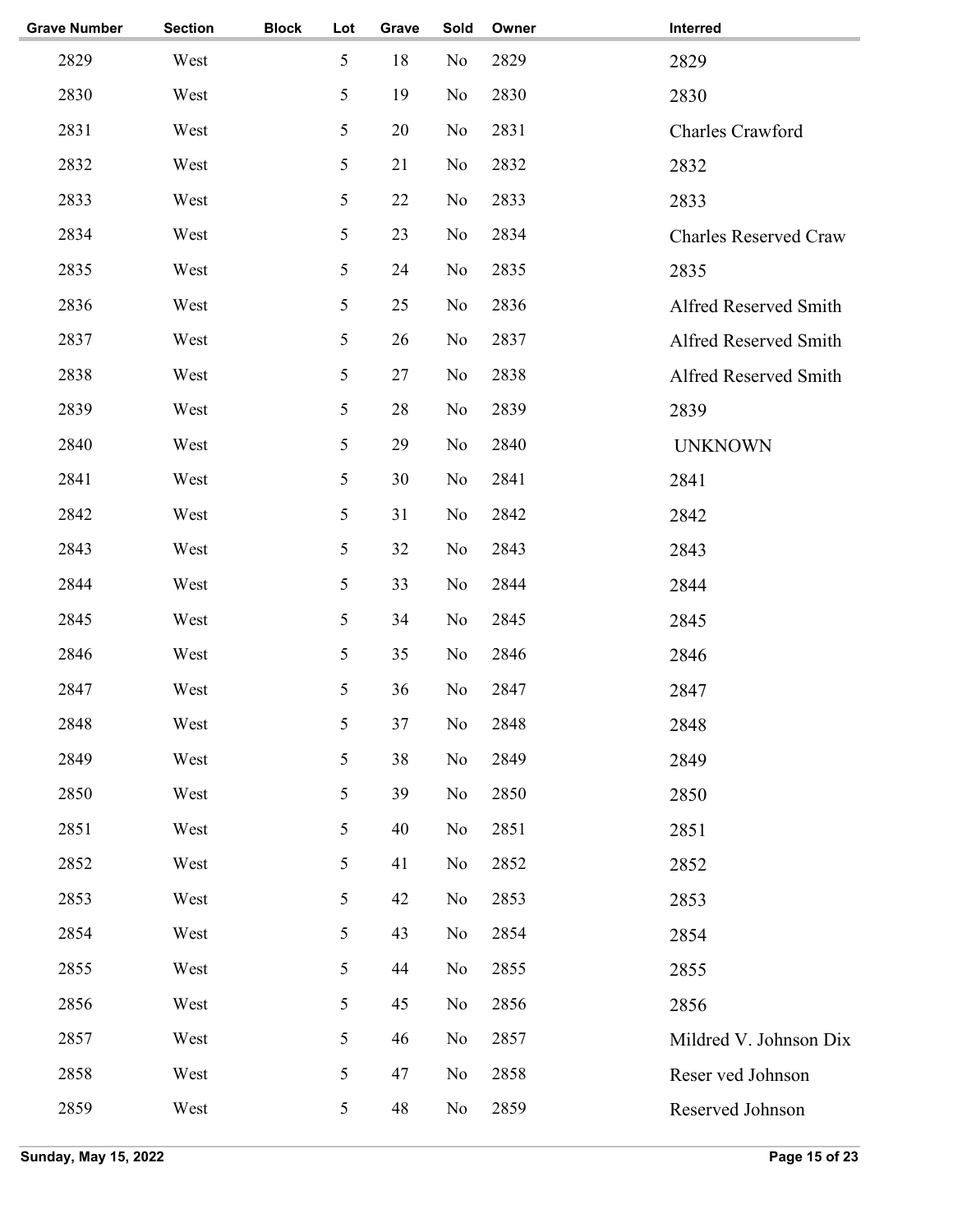| <b>Grave Number</b> | <b>Section</b> | <b>Block</b> | Lot | Grave | Sold | Owner | Interred              |
|---------------------|----------------|--------------|-----|-------|------|-------|-----------------------|
| 2860                | West           |              | 5   | 49    | No   | 2860  | Reserved Johnson      |
| 2861                | West           |              | 5   | 50    | No   | 2861  | Ben G. Reserved Johns |
| 2862                | West           |              | 5   | 51    | No   | 2862  | Ben G. Reserved Johns |
| 2863                | West           |              | 5   | 52    | No   | 2863  | Ben G. Johnson        |
| 2864                | West           |              | 5   | 53    | No   | 2864  | Ben G. Johnson        |
| 2865                | West           |              | 5   | 54    | No   | 2865  | Ben G. Johnson        |
| 2866                | West           |              | 5   | 55    | No   | 2866  | 2866                  |
| 2867                | West           |              | 5   | 56    | No   | 2867  | 2867                  |
| 2868                | West           |              | 5   | 57    | No   | 2868  | 2868                  |
| 2869                | West           |              | 5   | 58    | No   | 2869  | 2869                  |
| 2870                | West           |              | 5   | 59    | No   | 2870  | 2870                  |
| 2871                | West           |              | 5   | 60    | No   | 2871  | 2871                  |
| 2872                | West           |              | 5   | 61    | No   | 2872  | 2872                  |
| 2873                | West           |              | 5   | 62    | No   | 2873  | 2873                  |
| 2874                | West           |              | 5   | 63    | No   | 2874  | 2874                  |
| 2875                | West           |              | 5   | 64    | No   | 2875  | 2875                  |
| 2876                | West           |              | 5   | 65    | No   | 2876  | 2876                  |
| 2877                | West           |              | 5   | 66    | No   | 2877  | 2877                  |
| 2878                | West           |              | 5   | 67    | No   | 2878  | 2878                  |
| 2879                | West           |              | 5   | 68    | No   | 2879  | 2879                  |
| 2880                | West           |              | 5   | 69    | No   | 2880  | 2880                  |
| 2881                | West           |              | 5   | 70    | No   | 2881  | 2881                  |
| 2882                | West           |              | 5   | 71    | No   | 2882  | 2882                  |
| 2883                | West           |              | 5   | 72    | No   | 2883  | 2883                  |
| 2884                | West           |              | 5   | 73    | No   | 2884  | 2884                  |
| 2885                | West           |              | 5   | 74    | No   | 2885  | 2885                  |
| 2886                | West           |              | 5   | 75    | No   | 2886  | 2886                  |
| 2887                | West           |              | 5   | 76    | No   | 2887  | 2887                  |
| 2888                | West           |              | 5   | 77    | No   | 2888  | 2888                  |
| 2889                | West           |              | 5   | 78    | No   | 2889  | 2889                  |
| 2890                | West           |              | 5   | 79    | No   | 2890  | 2890                  |
|                     |                |              |     |       |      |       |                       |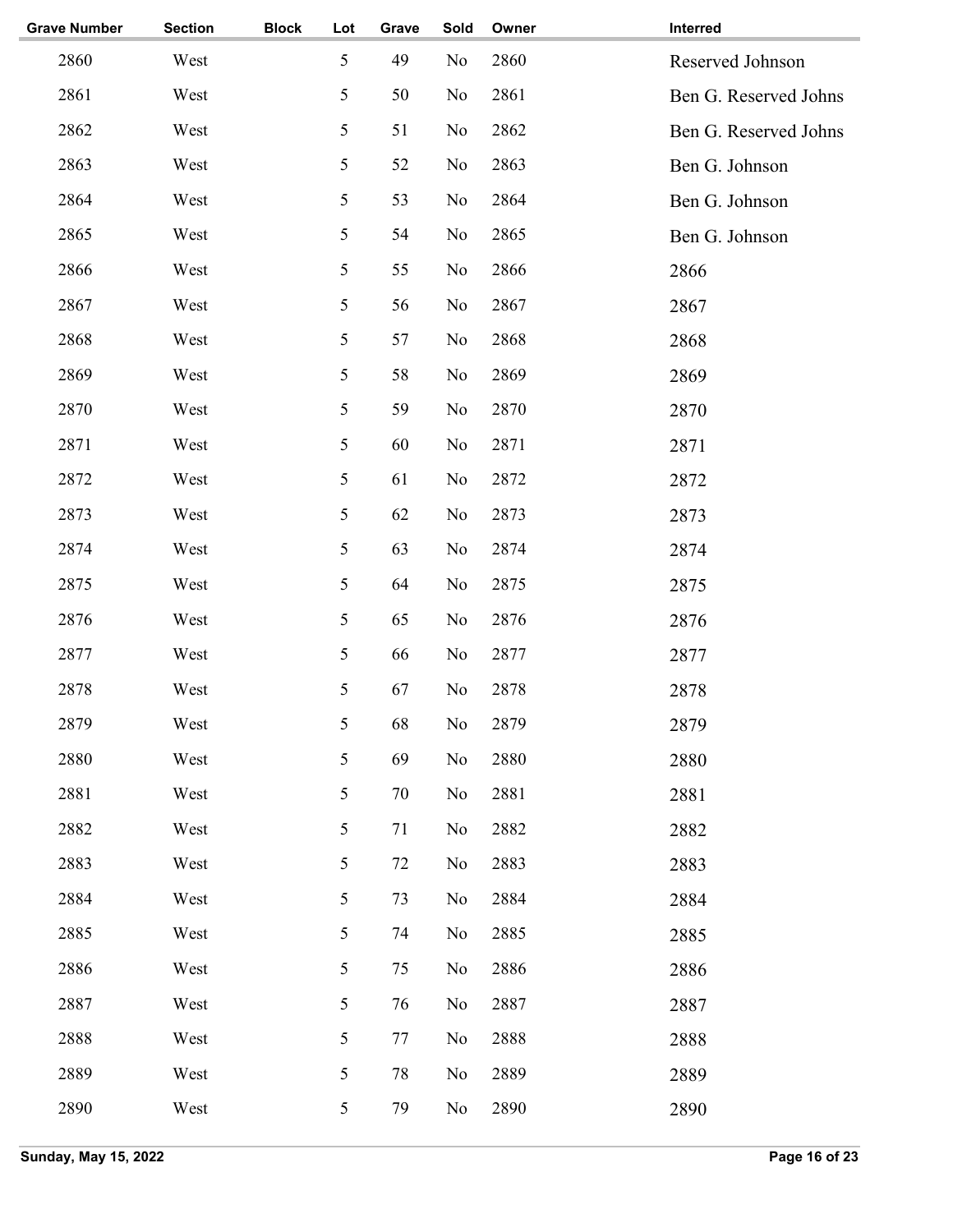| <b>Grave Number</b> | <b>Section</b> | <b>Block</b> | Lot        | Grave          | Sold           | Owner | Interred                     |
|---------------------|----------------|--------------|------------|----------------|----------------|-------|------------------------------|
| 2891                | West           |              | 5          | 80             | N <sub>o</sub> | 2891  | 2891                         |
| 2892                | West           |              | 5          | 81             | N <sub>o</sub> | 2892  | 2892                         |
| 2893                | West           |              | 5          | 82             | No             | 2893  | 2893                         |
| 2894                | West           |              | 5          | 83             | N <sub>o</sub> | 2894  | 2894                         |
| 2895                | West           |              | 5          | 84             | No             | 2895  | 2895                         |
| 2896                | West           |              | 5          | 85             | N <sub>o</sub> | 2896  | 2896                         |
| 2897                | West           |              | 5          | 86             | N <sub>o</sub> | 2897  | 2897                         |
| 2898                | West           |              | 5          | 87             | N <sub>o</sub> | 2898  | 2898                         |
| 2899                | West           |              | 5          | 88             | N <sub>o</sub> | 2899  | 2899                         |
| 2900                | West           |              | 5          | 89             | N <sub>o</sub> | 2900  | 2900                         |
| 2901                | West           |              | 5          | 90             | No             | 2901  | 2901                         |
| 2902                | West           |              | 5          | 91             | N <sub>o</sub> | 2902  | 2902                         |
| 2903                | West           |              | 5          | 92             | N <sub>o</sub> | 2903  | 2903                         |
| 2904                | West           |              | 5          | 93             | N <sub>o</sub> | 2904  | 2904                         |
| 2905                | West           |              | 5          | 94             | N <sub>o</sub> | 2905  | 2905                         |
| 2906                | West           |              | 5          | 95             | N <sub>o</sub> | 2906  | 2906                         |
| 2907                | West           |              | 6          | $\mathbf{1}$   | No             | 2907  | Gregg Reserved Rutled        |
| 2908                | West           |              | $\sqrt{6}$ | $\mathbf{2}$   | N <sub>0</sub> | 2908  | <b>Gregg Reserved Rutled</b> |
| 2909                | West           |              | 6          | 3              | No             | 2909  | Carolyn Reserved Marti       |
| 2910                | West           |              | 6          | $\overline{4}$ | No             | 2910  | Carolyn Reserved Marti       |
| 2911                | West           |              | 6          | 5              | No             | 2911  | Carolyn Reserved Marti       |
| 2912                | West           |              | 6          | $\sqrt{6}$     | N <sub>0</sub> | 2912  | Carolyn Martin               |
| 2913                | West           |              | 6          | $\overline{7}$ | N <sub>0</sub> | 2913  | <b>Edward Reserved Voyl</b>  |
| 2914                | West           |              | 6          | $8\,$          | N <sub>o</sub> | 2914  | <b>Edward Reserved Voyl</b>  |
| 2915                | West           |              | 6          | 9              | N <sub>0</sub> | 2915  | <b>Edward Reserved Voyl</b>  |
| 2916                | West           |              | 6          | 10             | N <sub>o</sub> | 2916  | <b>Edward Reserved Voyl</b>  |
| 2917                | West           |              | 6          | 11             | N <sub>0</sub> | 2917  | <b>Steve Reserved Weston</b> |
| 2918                | West           |              | 6          | 12             | N <sub>o</sub> | 2918  | <b>Steve Reserved Weston</b> |
| 2919                | West           |              | 6          | 13             | N <sub>o</sub> | 2919  | <b>Steve Reserved Weston</b> |
| 2920                | West           |              | 6          | 14             | N <sub>o</sub> | 2920  | <b>Steve Reserved Weston</b> |
| 2921                | West           |              | 6          | 15             | No             | 2921  | 2921                         |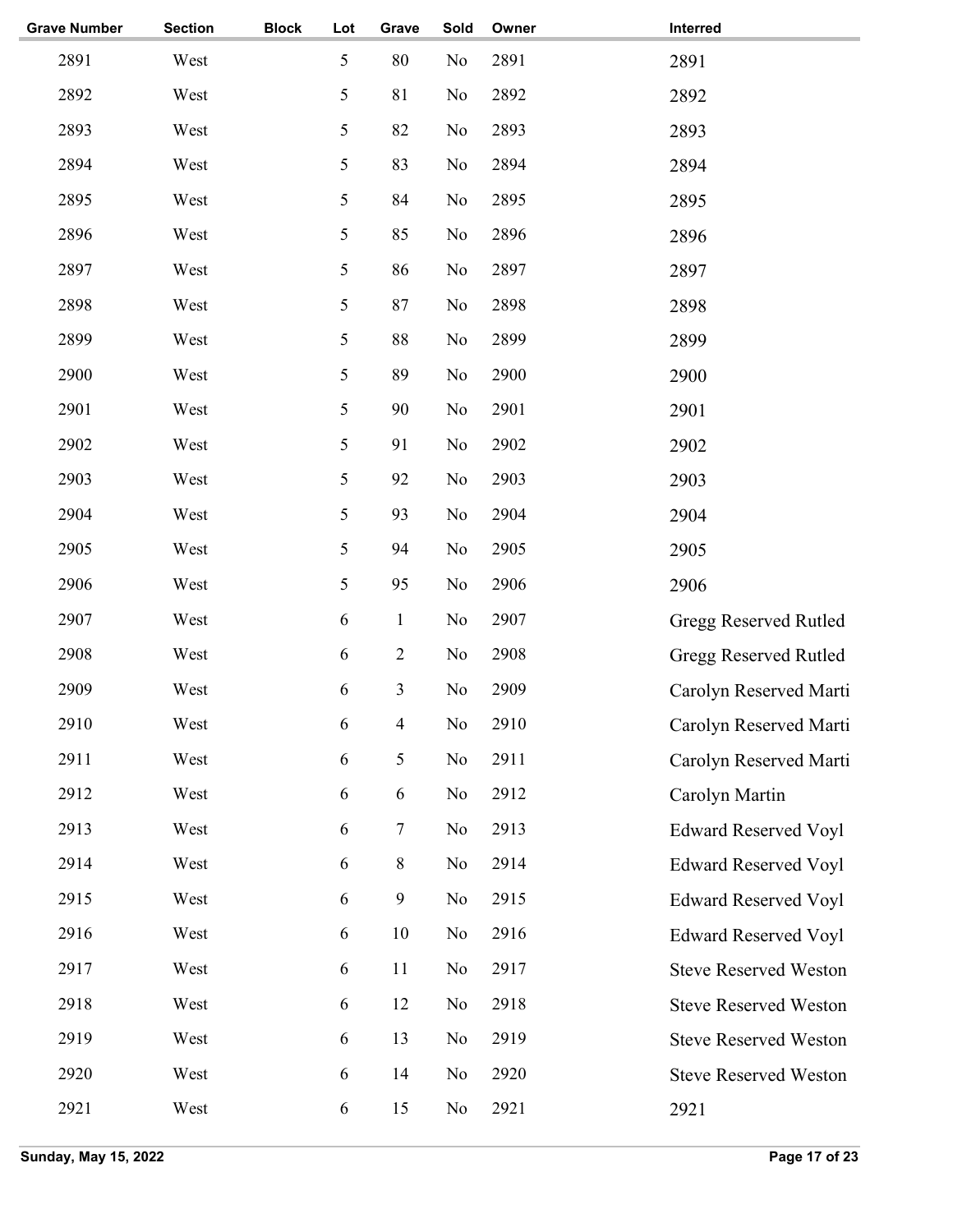| <b>Grave Number</b> | <b>Section</b> | <b>Block</b> | Lot | Grave | Sold           | Owner | Interred                     |
|---------------------|----------------|--------------|-----|-------|----------------|-------|------------------------------|
| 2922                | West           |              | 6   | 16    | N <sub>o</sub> | 2922  | 2922                         |
| 2923                | West           |              | 6   | 17    | N <sub>o</sub> | 2923  | 2923                         |
| 2924                | West           |              | 6   | 18    | N <sub>o</sub> | 2924  | Gary Reserved Ward           |
| 2925                | West           |              | 6   | 19    | N <sub>o</sub> | 2925  | Gary Reserved Ward           |
| 2926                | West           |              | 6   | 20    | N <sub>o</sub> | 2926  | Gary Reserved Ward           |
| 2927                | West           |              | 6   | 21    | N <sub>o</sub> | 2927  | Gary Reserved Ward           |
| 2928                | West           |              | 6   | 22    | N <sub>o</sub> | 2928  | <b>Brenda Reserved Durst</b> |
| 2929                | West           |              | 6   | 23    | No             | 2929  | Dick Reserved Durst          |
| 2930                | West           |              | 6   | 24    | N <sub>o</sub> | 2930  | <b>Beverly Cook</b>          |
| 2931                | West           |              | 6   | 25    | N <sub>o</sub> | 2931  | Jimmie Reserved Cook         |
| 2932                | West           |              | 6   | 26    | N <sub>o</sub> | 2932  | Kenneth Reserved Smit        |
| 2933                | West           |              | 6   | 27    | N <sub>o</sub> | 2933  | Kenneth Reserved Smit        |
| 2934                | West           |              | 6   | 28    | N <sub>o</sub> | 2934  | Kenneth Reserved Smit        |
| 2935                | West           |              | 6   | 29    | N <sub>o</sub> | 2935  | Kenneth Reserved Smit        |
| 2936                | West           |              | 6   | 30    | N <sub>o</sub> | 2936  | <b>Travis Reserved Smith</b> |
| 2937                | West           |              | 6   | 31    | N <sub>o</sub> | 2937  | <b>Travis Reserved Smith</b> |
| 2938                | West           |              | 6   | 32    | N <sub>o</sub> | 2938  | <b>Travis Reserved Smith</b> |
| 2939                | West           |              | 6   | 33    | N <sub>o</sub> | 2939  | Alfred Reserved Smith        |
| 2940                | West           |              | 6   | 34    | No             | 2940  | 2940                         |
| 2941                | West           |              | 6   | 35    | $\rm No$       | 2941  | 2941                         |
| 2942                | West           |              | 6   | 36    | No             | 2942  | 2942                         |
| 2943                | West           |              | 6   | 37    | No             | 2943  | 2943                         |
| 2944                | West           |              | 6   | 38    | No             | 2944  | 2944                         |
| 2945                | West           |              | 6   | 39    | No             | 2945  | 2945                         |
| 2946                | West           |              | 6   | 40    | No             | 2946  | 2946                         |
| 2947                | West           |              | 6   | 41    | No             | 2947  | 2947                         |
| 2948                | West           |              | 6   | 42    | No             | 2948  | 2948                         |
| 2949                | West           |              | 6   | 43    | No             | 2949  | 2949                         |
| 2950                | West           |              | 6   | 44    | No             | 2950  | 2950                         |
| 2951                | West           |              | 6   | 45    | N <sub>o</sub> | 2951  | 2951                         |
| 2952                | West           |              | 6   | 46    | N <sub>0</sub> | 2952  | <b>Bobby Reserved Clark</b>  |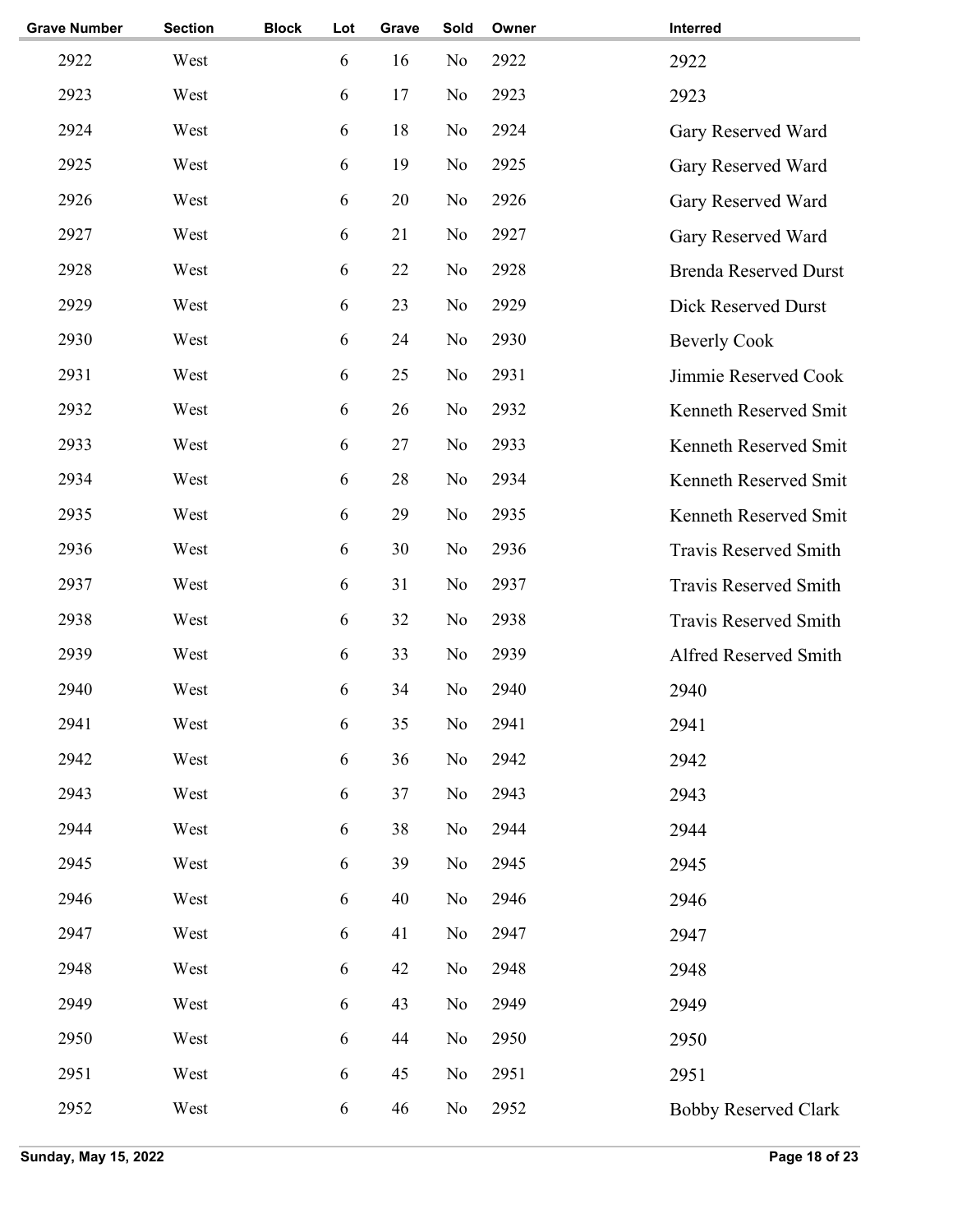| <b>Grave Number</b> | <b>Section</b> | <b>Block</b> | Lot        | Grave | Sold           | Owner | Interred                    |
|---------------------|----------------|--------------|------------|-------|----------------|-------|-----------------------------|
| 2953                | West           |              | 6          | 47    | No             | 2953  | <b>Bobby Reserved Clark</b> |
| 2954                | West           |              | $\sqrt{6}$ | 48    | No             | 2954  | <b>Bobby Reserved Clark</b> |
| 2955                | West           |              | 6          | 49    | No             | 2955  | <b>Bobby Reserved Clark</b> |
| 2956                | West           |              | 6          | 50    | No             | 2956  | 2956                        |
| 2957                | West           |              | 6          | 51    | No             | 2957  | 2957                        |
| 2958                | West           |              | 6          | 52    | No             | 2958  | 2958                        |
| 2959                | West           |              | 6          | 53    | No             | 2959  | 2959                        |
| 2960                | West           |              | 6          | 54    | No             | 2960  | 2960                        |
| 2961                | West           |              | 6          | 55    | No             | 2961  | 2961                        |
| 2962                | West           |              | 6          | 56    | No             | 2962  | Correlia Rue Collum         |
| 2963                | West           |              | $\sqrt{6}$ | 57    | No             | 2963  | 2963                        |
| 2964                | West           |              | 6          | 58    | No             | 2964  | 2964                        |
| 2965                | West           |              | 6          | 59    | No             | 2965  | 2965                        |
| 2966                | West           |              | 6          | 60    | No             | 2966  | 2966                        |
| 2967                | West           |              | 6          | 61    | No             | 2967  | 2967                        |
| 2968                | West           |              | 6          | 62    | No             | 2968  | 2968                        |
| 2969                | West           |              | 6          | 63    | No             | 2969  | 2969                        |
| 2970                | West           |              | 6          | 64    | N <sub>o</sub> | 2970  | 2970                        |
| 2971                | West           |              | 6          | 65    | No             | 2971  | 2971                        |
| 2972                | West           |              | 6          | 66    | No             | 2972  | 2972                        |
| 2973                | West           |              | $\sqrt{6}$ | 67    | No             | 2973  | 2973                        |
| 2974                | West           |              | 6          | 68    | N <sub>o</sub> | 2974  | <b>Ricky Haskins</b>        |
| 2975                | West           |              | 6          | 69    | No             | 2975  | Michelle Warner             |
| 2976                | West           |              | 6          | 70    | N <sub>o</sub> | 2976  | <b>Reserved Teets</b>       |
| 2977                | West           |              | 6          | 71    | N <sub>o</sub> | 2977  | <b>Reserved Teets</b>       |
| 2978                | West           |              | 6          | 72    | No             | 2978  | Marielva Reserved Erw       |
| 2979                | West           |              | 6          | 73    | No             | 2979  | Marion M. Reserved Ro       |
| 2980                | West           |              | 6          | 74    | No             | 2980  | Marielva Robinson Res       |
| 2981                | West           |              | 6          | 75    | No             | 2981  | Daymond Edward Rese         |
| 2982                | West           |              | 6          | 76    | No             | 2982  | Marion M. Robinson          |
| 2983                | West           |              | 6          | 77    | No             | 2983  | Julie Reserved Ray          |
|                     |                |              |            |       |                |       |                             |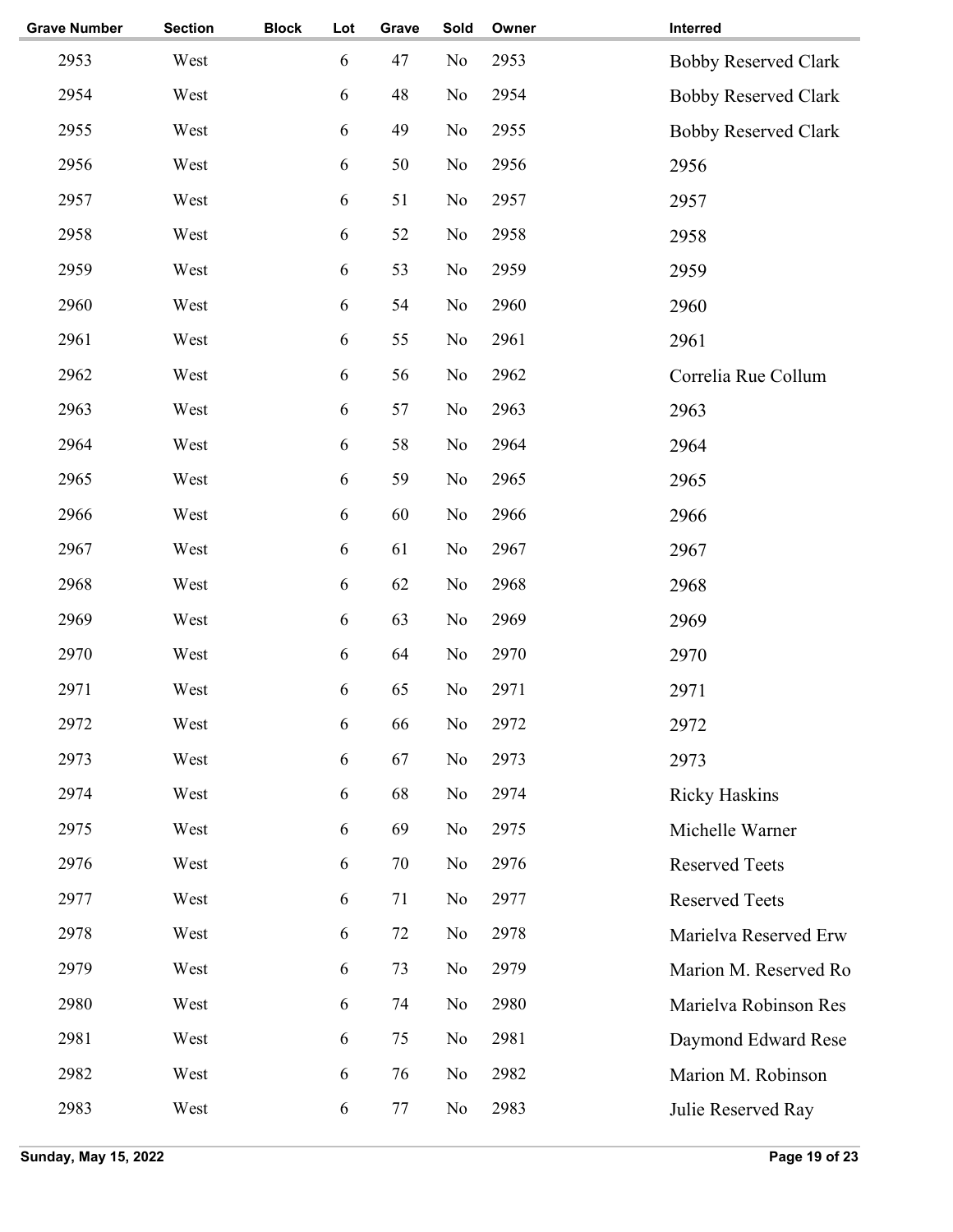| <b>Grave Number</b> | <b>Section</b> | <b>Block</b> | Lot            | Grave          | Sold           | Owner | Interred               |
|---------------------|----------------|--------------|----------------|----------------|----------------|-------|------------------------|
| 2984                | West           |              | 6              | 78             | N <sub>o</sub> | 2984  | 2984                   |
| 2985                | West           |              | 6              | 79             | No             | 2985  | 2985                   |
| 2986                | West           |              | 6              | 80             | No             | 2986  | 2986                   |
| 2987                | West           |              | 6              | 81             | No             | 2987  | 2987                   |
| 2988                | West           |              | 6              | 82             | No             | 2988  | 2988                   |
| 2989                | West           |              | 6              | 83             | No             | 2989  | C. Reserved Allen      |
| 2990                | West           |              | 6              | 84             | No             | 2990  | C. Reserved Allen      |
| 2991                | West           |              | 6              | 85             | No             | 2991  | C. Reserved Allen      |
| 2992                | West           |              | 6              | 86             | No             | 2992  | C. Reserved Allen      |
| 2993                | West           |              | 6              | 87             | No             | 2993  | 2993                   |
| 2994                | West           |              | 6              | 88             | No             | 2994  | 2994                   |
| 2995                | West           |              | 6              | 89             | No             | 2995  | 2995                   |
| 2996                | West           |              | 6              | 90             | No             | 2996  | 2996                   |
| 2997                | West           |              | 6              | 91             | No             | 2997  | 2997                   |
| 2998                | West           |              | 6              | 92             | No             | 2998  | 2998                   |
| 2999                | West           |              | 6              | 93             | No             | 2999  | Johnnie W Weaver       |
| 3000                | West           |              | 6              | 94             | No             | 3000  | 3000                   |
| 3001                | West           |              | 6              | 95             | No             | 3001  | 3001                   |
| 3002                | West           |              | $\tau$         | $\mathbf{1}$   | N <sub>o</sub> | 3002  | Dwain Reserved Harris  |
| 3003                | West           |              | 7              | $\overline{c}$ | No             | 3003  | Dwain Reserved Harris  |
| 3004                | West           |              | 7              | 3              | N <sub>o</sub> | 3004  | Dwain Reserved Harris  |
| 3005                | West           |              | $\tau$         | $\overline{4}$ | No             | 3005  | Dwain Reserved Harris  |
| 3006                | West           |              | $\tau$         | 5              | N <sub>0</sub> | 3006  | Dwain Reserved Harris  |
| 3007                | West           |              | $\tau$         | 6              | N <sub>0</sub> | 3007  | Dwain Reserved Harris  |
| 3008                | West           |              | 7              | $\tau$         | N <sub>o</sub> | 3008  | Niki Reserved Whitesid |
| 3009                | West           |              | $\tau$         | 8              | No             | 3009  | Niki Reserved Whitesid |
| 3010                | West           |              | $\tau$         | 9              | N <sub>0</sub> | 3010  | 3010                   |
| 3011                | West           |              | $\tau$         | 10             | N <sub>0</sub> | 3011  | Nella Walker Reserved  |
| 3012                | West           |              | $\overline{7}$ | 11             | No             | 3012  | W. Wray Whittaker      |
| 3013                | West           |              | $\tau$         | 12             | No             | 3013  | 3013                   |
| 3014                | West           |              | $\tau$         | 13             | No             | 3014  | 3014                   |
|                     |                |              |                |                |                |       |                        |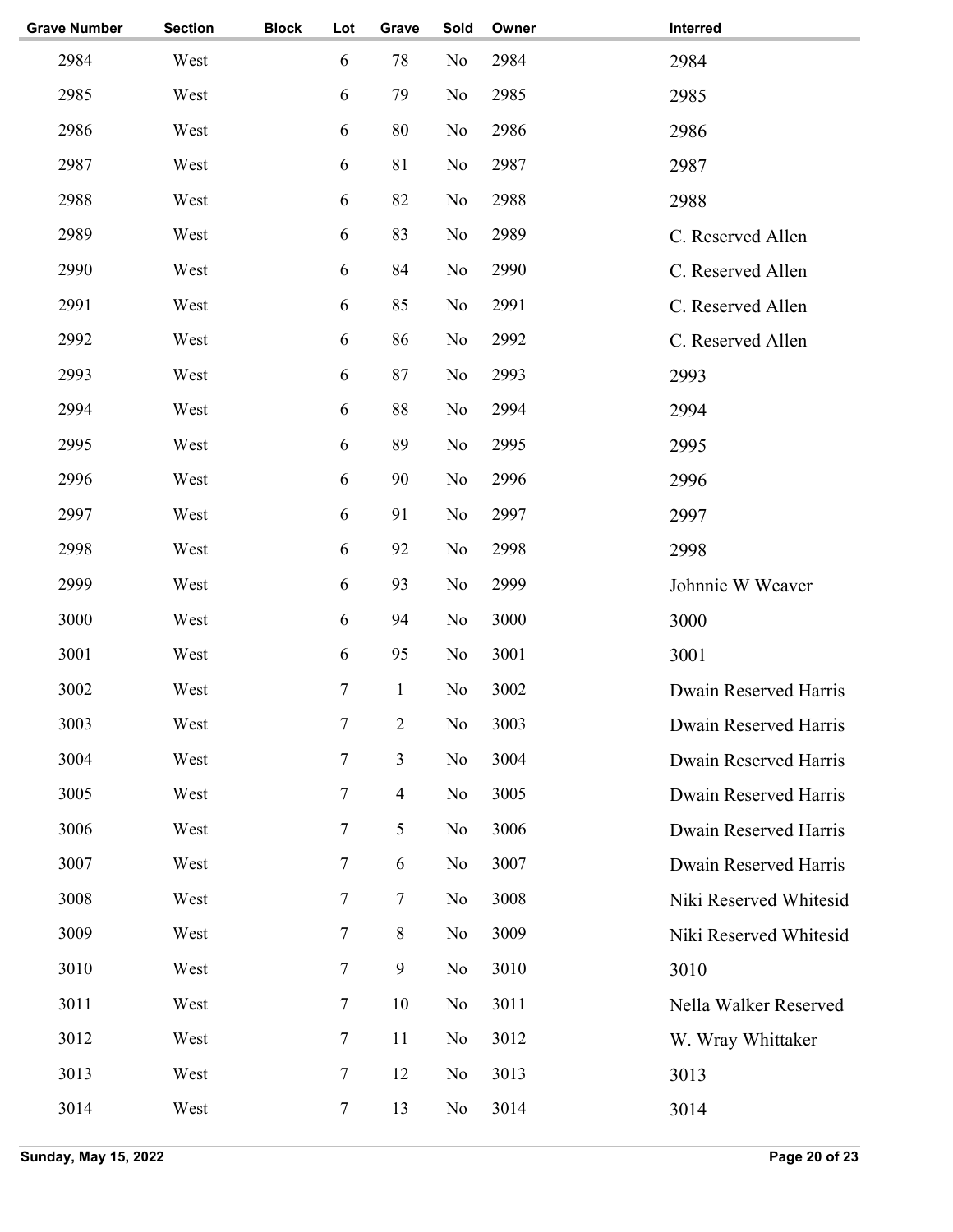| <b>Grave Number</b> | <b>Section</b> | <b>Block</b> | Lot            | Grave | Sold | Owner | Interred                     |
|---------------------|----------------|--------------|----------------|-------|------|-------|------------------------------|
| 3015                | West           |              | $\tau$         | 14    | No   | 3015  | 3015                         |
| 3016                | West           |              | 7              | 15    | No   | 3016  | 3016                         |
| 3017                | West           |              | $\overline{7}$ | 16    | No   | 3017  | Ky'anne Reserved Tho         |
| 3018                | West           |              | 7              | 17    | No   | 3018  | Lance Reserved Thoma         |
| 3019                | West           |              | $\overline{7}$ | 18    | No   | 3019  | 3019                         |
| 3020                | West           |              | $\overline{7}$ | 19    | No   | 3020  | 3020                         |
| 3021                | West           |              | $\tau$         | 20    | No   | 3021  | <b>Bill Reserved Kerbey?</b> |
| 3022                | West           |              | $\tau$         | 21    | No   | 3022  | Sue Reserved Pierce          |
| 3023                | West           |              | $\overline{7}$ | 22    | No   | 3023  | Donald Paul Reserved         |
| 3024                | West           |              | $\overline{7}$ | 23    | No   | 3024  | 3024                         |
| 3025                | West           |              | $\overline{7}$ | 24    | No   | 3025  | Wanda Smith                  |
| 3026                | West           |              | $\tau$         | 25    | No   | 3026  | Donald Paul Reserved         |
| 3027                | West           |              | $\overline{7}$ | 26    | No   | 3027  | Donald Paul Smith            |
| 3028                | West           |              | $\overline{7}$ | 27    | No   | 3028  | Donald Ray Reserved S        |
| 3029                | West           |              | $\overline{7}$ | 28    | No   | 3029  | Donald Ray Reserved S        |
| 3030                | West           |              | $\tau$         | 29    | No   | 3030  | <b>UNKNOWN</b>               |
| 3031                | West           |              | $\overline{7}$ | 30    | No   | 3031  | Delma Reserved Smith         |
| 3032                | West           |              | 7              | 31    | No   | 3032  | Delma Reserved Smith         |
| 3033                | West           |              | $\overline{7}$ | 32    | No   | 3033  | Delma Reserved Smith         |
| 3034                | West           |              | 7              | 33    | No   | 3034  | Delma Reserved Smith         |
| 3035                | West           |              | $\tau$         | 34    | No   | 3035  | 3035                         |
| 3036                | West           |              | $\tau$         | 35    | No   | 3036  | 3036                         |
| 3037                | West           |              | $\tau$         | 36    | No   | 3037  | 3037                         |
| 3038                | West           |              | 7              | 37    | No   | 3038  | 3038                         |
| 3039                | West           |              | $\tau$         | 38    | No   | 3039  | 3039                         |
| 3040                | West           |              | $\overline{7}$ | 39    | No   | 3040  | 3040                         |
| 3041                | West           |              | $\tau$         | 40    | No   | 3041  | 3041                         |
| 3042                | West           |              | $\tau$         | 41    | No   | 3042  | 3042                         |
| 3043                | West           |              | $\tau$         | 42    | No   | 3043  | 3043                         |
| 3044                | West           |              | $\tau$         | 43    | No   | 3044  | 3044                         |
| 3045                | West           |              | $\tau$         | 44    | No   | 3045  | 3045                         |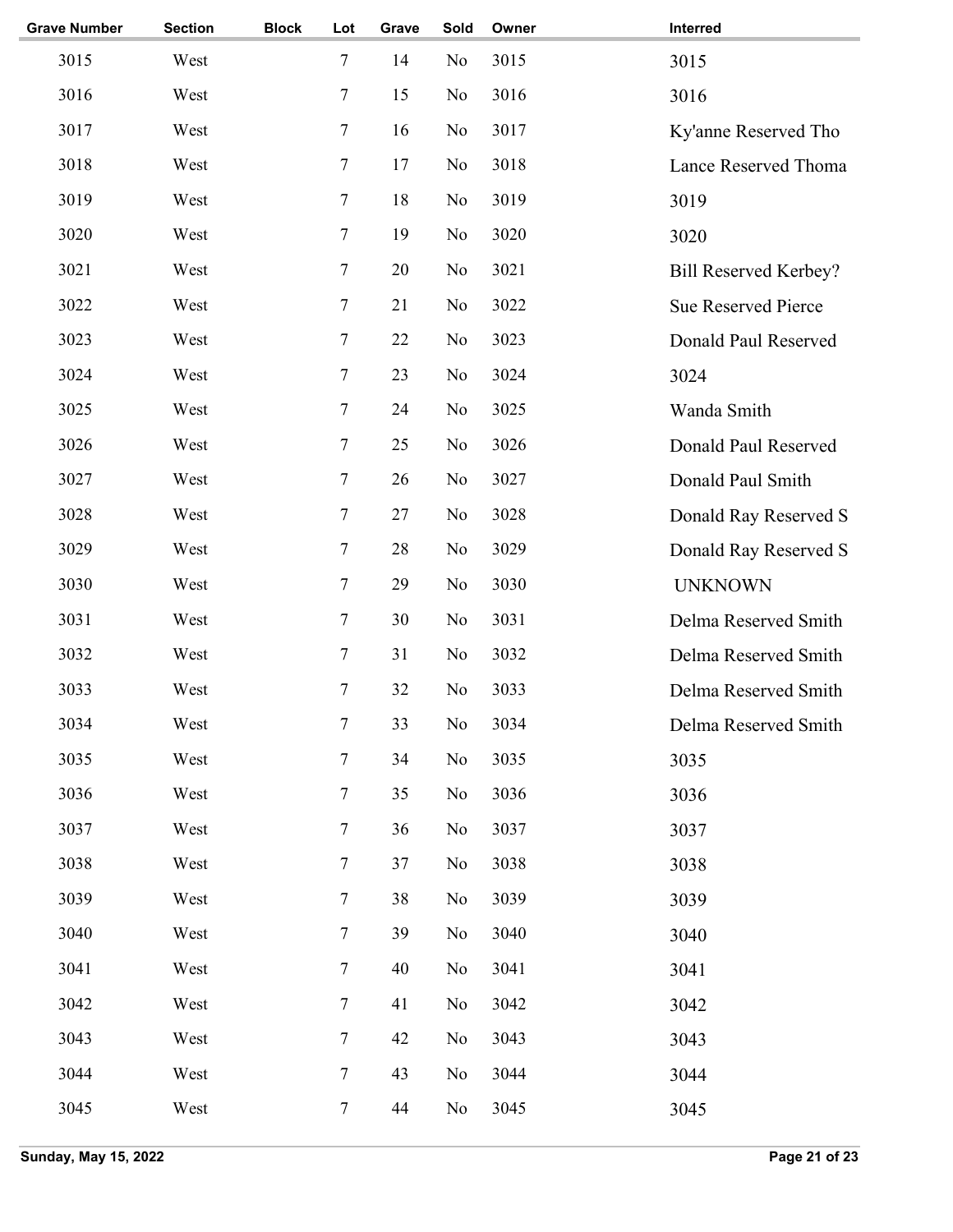| <b>Grave Number</b> | <b>Section</b> | <b>Block</b> | Lot            | Grave | Sold           | Owner | Interred                     |
|---------------------|----------------|--------------|----------------|-------|----------------|-------|------------------------------|
| 3046                | West           |              | $\overline{7}$ | 45    | No             | 3046  | 3046                         |
| 3047                | West           |              | $\tau$         | 46    | No             | 3047  | <b>Billie Reserved Clark</b> |
| 3048                | West           |              | $\tau$         | 47    | No             | 3048  | <b>Billie Reserved Clark</b> |
| 3049                | West           |              | $\tau$         | 48    | No             | 3049  | <b>Billie Reserved Clark</b> |
| 3050                | West           |              | $\tau$         | 49    | No             | 3050  | <b>Billie Reserved Clark</b> |
| 3051                | West           |              | $\overline{7}$ | 50    | No             | 3051  | 3051                         |
| 3052                | West           |              | $\tau$         | 51    | No             | 3052  | Erma Jean Murdock Re         |
| 3053                | West           |              | $\tau$         | 52    | No             | 3053  | Erma Jean Murdock Re         |
| 3054                | West           |              | $\tau$         | 53    | No             | 3054  | 3054                         |
| 3055                | West           |              | $\overline{7}$ | 54    | No             | 3055  | Erma Jean Murdock Re         |
| 3056                | West           |              | $\tau$         | 55    | No             | 3056  | Doyal Dewayne Johnso         |
| 3057                | West           |              | $\tau$         | 56    | No             | 3057  | Cornelia Rue Cullum          |
| 3058                | West           |              | $\tau$         | 57    | No             | 3058  | 3058                         |
| 3059                | West           |              | $\overline{7}$ | 58    | No             | 3059  | 3059                         |
| 3060                | West           |              | $\overline{7}$ | 59    | No             | 3060  | 3060                         |
| 3061                | West           |              | $\overline{7}$ | 60    | No             | 3061  | 3061                         |
| 3062                | West           |              | $\tau$         | 61    | No             | 3062  | Sandra Van Bibber            |
| 3063                | West           |              | $\tau$         | 62    | No             | 3063  | John Van Reserved Bib        |
| 3064                | West           |              | 7              | 63    | No             | 3064  | 3064                         |
| 3065                | West           |              | $\tau$         | 64    | No             | 3065  | 3065                         |
| 3066                | West           |              | 7              | 65    | No             | 3066  | Wanda Reserved Villar        |
| 3067                | West           |              | $\tau$         | 66    | No             | 3067  | Wanda Reserved Villar        |
| 3068                | West           |              | $\tau$         | 67    | No             | 3068  | Lynn Reserved Chaffin        |
| 3069                | West           |              | $\tau$         | 68    | No             | 3069  | Lynn Reserved Chaffin        |
| 3070                | West           |              | 7              | 69    | No             | 3070  | Walter Reserved Chaffi       |
| 3071                | West           |              | $\tau$         | 70    | No             | 3071  | Walter Reserved Chaffi       |
| 3072                | West           |              | $\tau$         | 71    | N <sub>0</sub> | 3072  | Carrie Reserved Chaffi       |
| 3073                | West           |              | $\tau$         | 72    | No             | 3073  | Carrie Reserved Chaffi       |
| 3074                | West           |              | $\tau$         | 73    | No             | 3074  | Reserved Cain                |
| 3075                | West           |              | $\tau$         | 74    | No             | 3075  | Reserved Cain                |
| 3076                | West           |              | $\tau$         | 75    | N <sub>0</sub> | 3076  | Reserved Cain                |
|                     |                |              |                |       |                |       |                              |